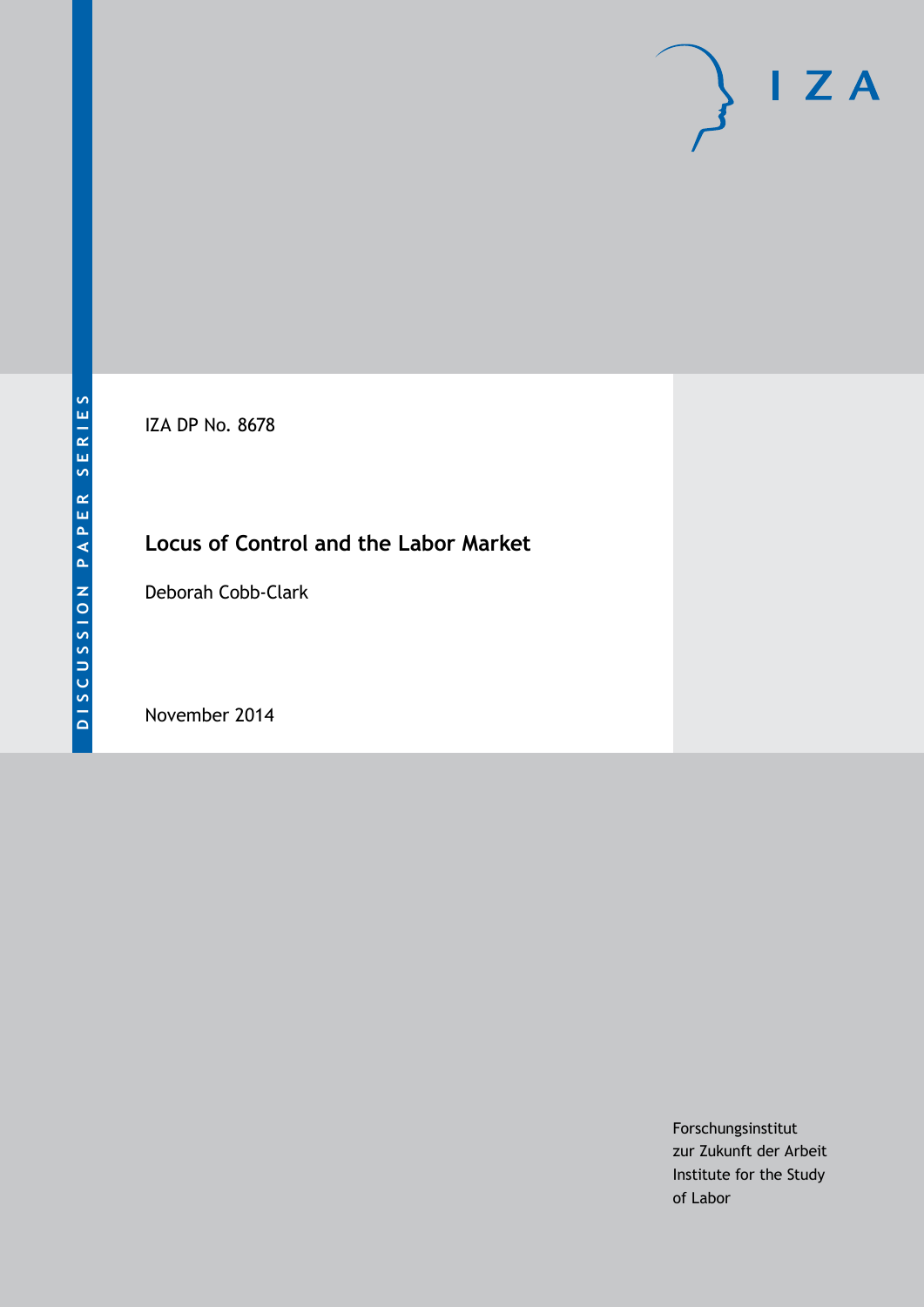# **Locus of Control and the Labor Market**

### **Deborah Cobb-Clark**

*Melbourne Institute, University of Melbourne, IZA and Life Course Centre*

> Discussion Paper No. 8678 November 2014

> > IZA

P.O. Box 7240 53072 Bonn Germany

Phone: +49-228-3894-0 Fax: +49-228-3894-180 E-mail: [iza@iza.org](mailto:iza@iza.org)

Any opinions expressed here are those of the author(s) and not those of IZA. Research published in this series may include views on policy, but the institute itself takes no institutional policy positions. The IZA research network is committed to the IZA Guiding Principles of Research Integrity.

The Institute for the Study of Labor (IZA) in Bonn is a local and virtual international research center and a place of communication between science, politics and business. IZA is an independent nonprofit organization supported by Deutsche Post Foundation. The center is associated with the University of Bonn and offers a stimulating research environment through its international network, workshops and conferences, data service, project support, research visits and doctoral program. IZA engages in (i) original and internationally competitive research in all fields of labor economics, (ii) development of policy concepts, and (iii) dissemination of research results and concepts to the interested public.

<span id="page-1-0"></span>IZA Discussion Papers often represent preliminary work and are circulated to encourage discussion. Citation of such a paper should account for its provisional character. A revised version may be available directly from the author.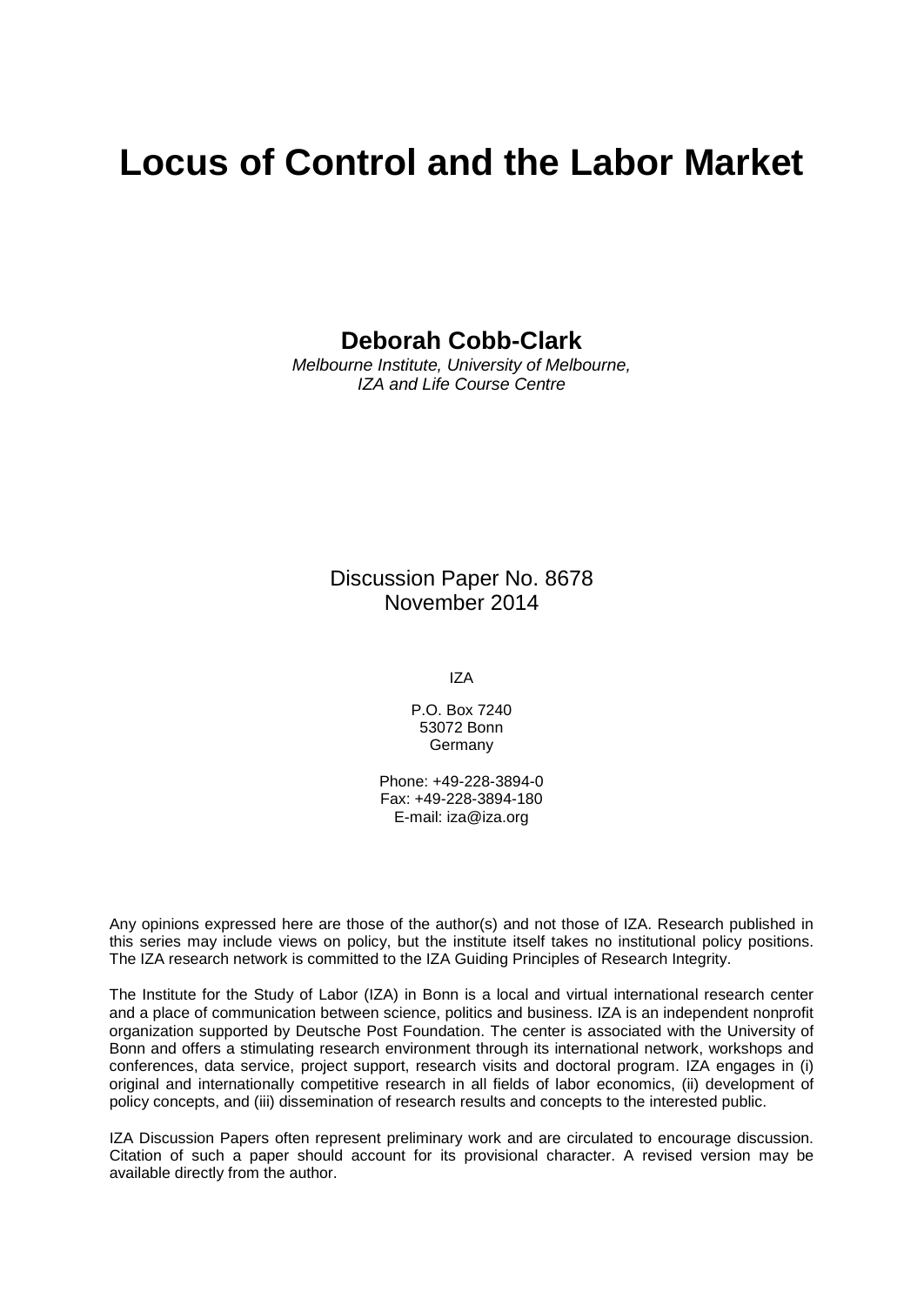IZA Discussion Paper No. 8678 November 2014

# **ABSTRACT**

# **Locus of Control and the Labor Market[\\*](#page-1-0)**

This paper reviews the role of locus of control in the labor market. I begin with a discussion of the conceptual origins of locus of control, including its relationship to related concepts such as self-efficacy, motivation, and self-control. The relationship between locus of control and labor market success is then summarized. In doing so, I pay careful attention to what we know about three potential mechanisms – human capital investments, hiring decisions, and optimal incentive contracts – through which locus of control might operate. Finally, the broader implications of these relationships for public policy and future research are discussed.

JEL Classification: J01, J08

Keywords: locus of control, labor market, behavioral economics

Corresponding author:

Deborah Cobb-Clark Melbourne Institute of Applied Economic and Social Research Level 5, FBE Building 111 Barry St. University of Melbourne Parkville VIC 3010 Australia E-mail: [d.cobb-clark@unimelb.edu.au](mailto:d.cobb-clark@unimelb.edu.au)

This review has benefited from helpful comments from Nicolás Salamanca and Stefanie Schurer as well as from research assistance by Melisa Bubonya.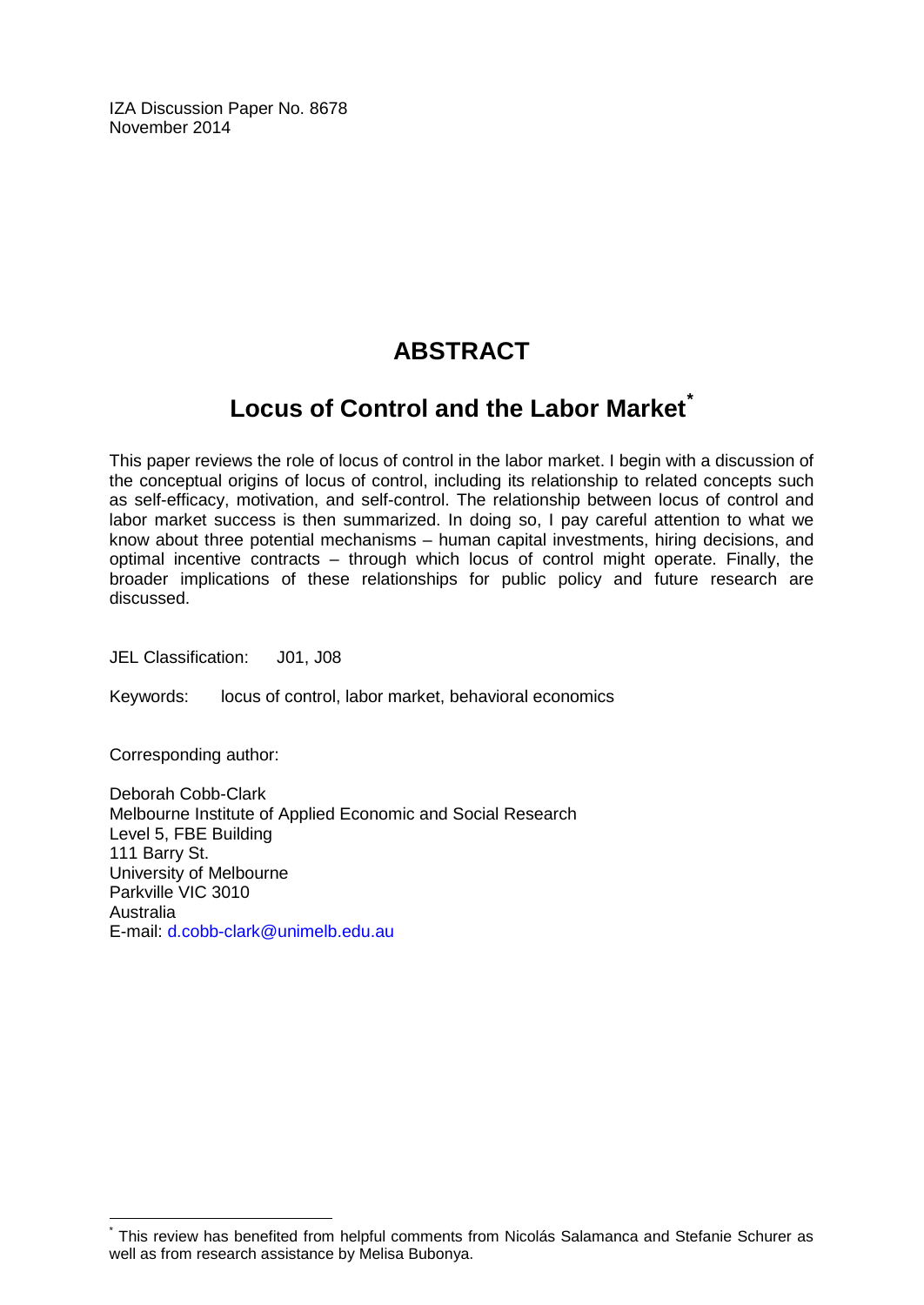#### **1. Introduction**

l

One of the most exciting developments in labor economics over the past decade has been the reframing of standard theoretical and empirical models to accommodate the role of non-cognitive skills in driving labor market outcomes. What began as a simple recognition that non-cognitive skills – for example, personality traits, perseverance, locus of control, self-efficacy, self-esteem, social skills, etc. – often have predictive power in wage equations has evolved into a considered analysis of the mechanisms through which non-cognitive skills impact worker and firm decisions in general. The result has been a more profound understanding of the way that labor markets work and a more nuanced view of what it takes to be successful.

The objective of this paper is to synthesize the emerging research on one non-cognitive skill: locus of control.<sup>[1](#page-3-0)</sup> Locus of control is perhaps best described as "a generalized attitude, belief, or expectancy regarding the nature of the causal relationship between one's own behavior and its consequences" (Rotter 1966 p.2). Those believing that life's outcomes are due to their own efforts have an internal locus of control, while those believing that outcomes are due to external factors (e.g. luck) have an external locus of control. Perceptions of control have long had a prominent place in psychology with psychologists arguing that an individual's belief that his or her actions will lead to the desired outcome is fundamental to both motivation (i.e. effort) (Bandura 1986, 1989; Skinner 1996; Goldsmith et al. 2000) and self-control (Rosenbaum 1980).

Economists have been much slower than psychologists to turn to locus of control as a means of understanding human behavior. Nonetheless, locus of control has increasingly come to be regarded as one of the core concepts in many fields of applied economics, including labor economics. Having an internal locus of control has a demonstrable link with labor market success and appears to be central to many of the human capital investment decisions which

<span id="page-3-0"></span><sup>&</sup>lt;sup>1</sup> See Dohmen (2014) for an excellent review of behavioral labor economics more generally.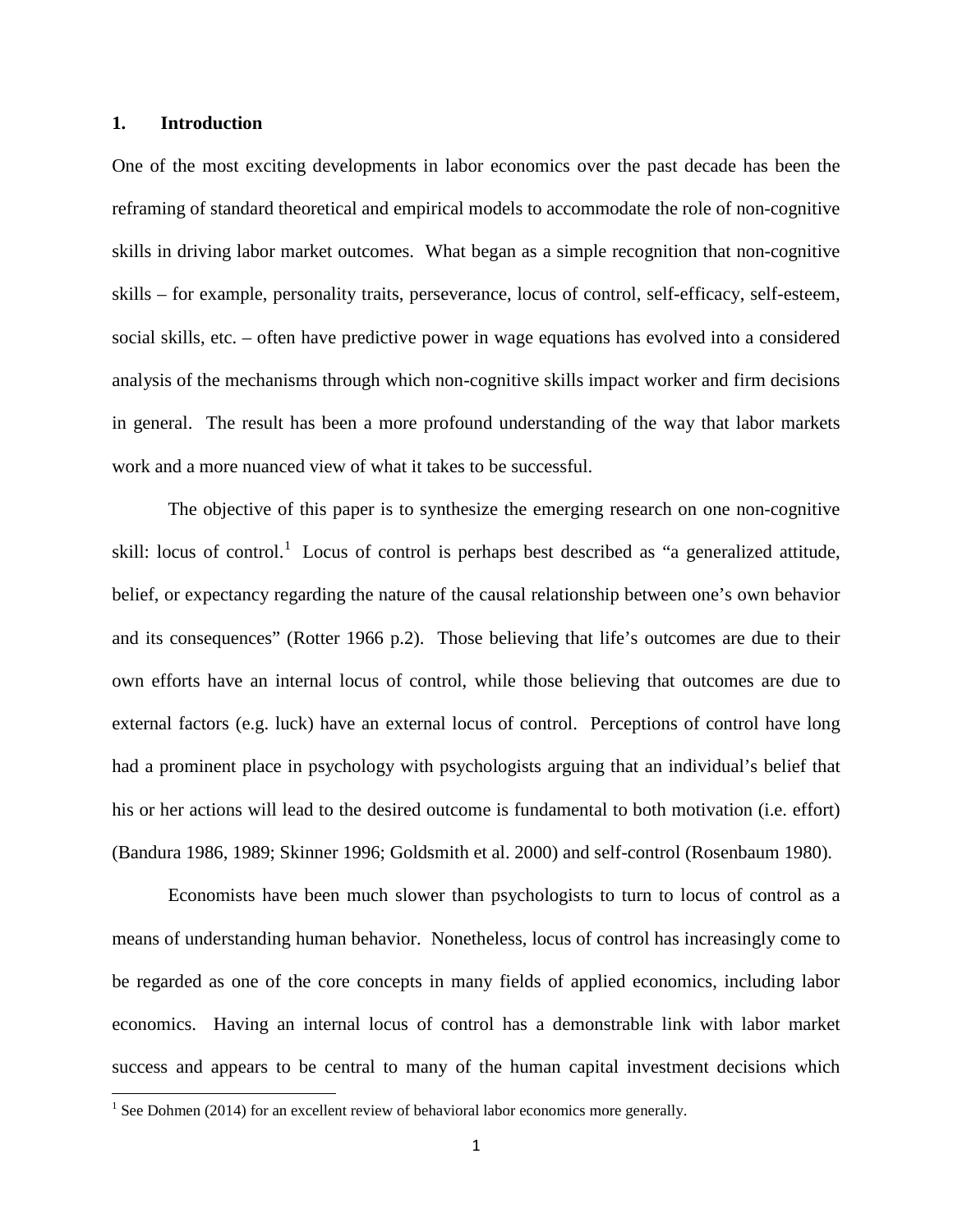consume the attention of labor economists. In particular, investments in education, health, selfemployment, and job search have all been linked to individuals' beliefs about the extent to which they control life's outcomes. Research in organizational sciences demonstrates that the decisions a senior manager makes are driven in part by his or her locus of control and there is the potential for locus of control to become an important screening device in the hiring process. Finally, as one component of self-control more generally, locus of control is also relevant for understanding the types of incentive contracts that firms offer their workers.

This review begins with a discussion of the conceptual origins of locus of control, including its relationship to related concepts such as self-efficacy, motivation, and self-control (see Section 2). In Section 3, the relationship between locus of control and labor market success is summarized. Section 4 pays careful attention to what we know about three potential mechanisms – human capital investments, hiring decisions, and optimal incentive contracts – through which locus of control might operate. The broader implications of these relationships for public policy are discussed in Section 5. Finally, conclusions and directions for future research are outlined in Section 6.

#### **2. The Conceptual Origins of Locus of Control**

The concept of locus of control emerged out of social learning theory more than 50 years ago. In his seminal work, Rotter (1954) proposed a theory of learning in which the reinforcement (i.e. reward or punishment) of a behavior strengthens individuals' expectancy (expectation) that this particular behavior will be reinforced in the future. The anticipation of future reinforcement is increased more, however, when individuals believe that the current reinforcement is contingent upon their own behavior than when they do not. As individuals differ in the reinforcement that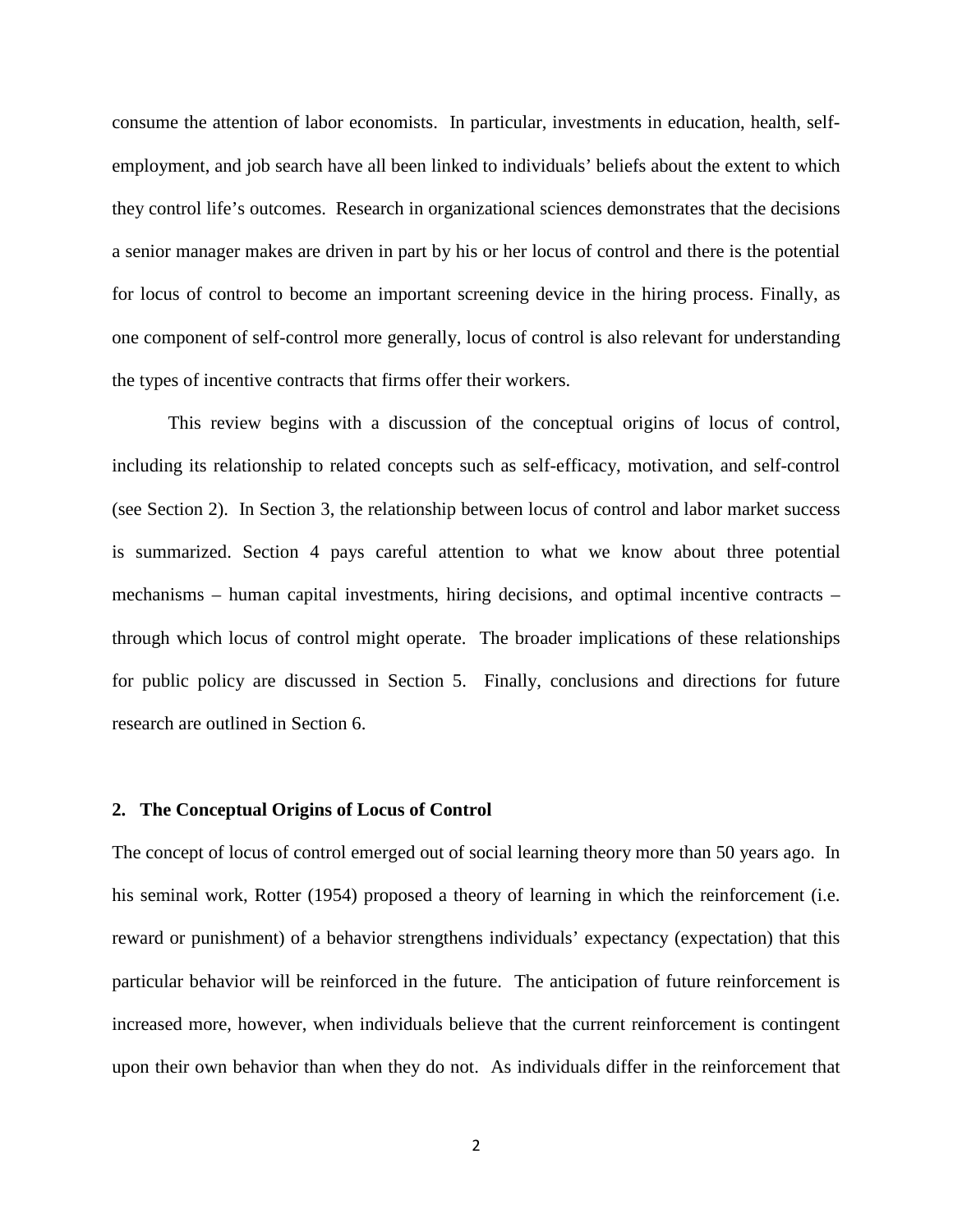they have received in the past, Rotter argued that they will also differ in the degree to which they generally attribute reinforcement to their own actions and that these beliefs regarding the internal versus external nature of reinforcement constituted a personality trait (Rotter 1966).<sup>[2](#page-5-0)</sup>

In the intervening years, locus of control has become one of the most frequently studied concepts in psychology (Rotter 1990; Lefcourt 1992). With conceptual links to both motivation and self-control, locus of control is also an increasing important construct for understanding a wide range of economic decisions.

#### *2.1 What Are We Really Measuring?*

l

Today psychologists distinguish between and measure several closely-related concepts – locus of control, self-efficacy, self-esteem, neuroticism, perceived behavioral control, self-mastery, etc. Although voluminous literatures on each have evolved somewhat independently, Judge et al. (2002) conclude that in fact locus of control, self-efficacy, and neuroticism are all markers of the same higher order concept. Moreover, they argue that – along with self-esteem – these three constructs form the basis for individuals' core self-evaluations, i.e. their fundamental assessment about themselves and their own self-worth (e.g. Judge et al. 2003). Similarly, Ajzen (2002) argues that locus of control and self-efficacy together form a broader concept that can be referred to as "perceived behavioral control". Locus of control reflects individuals' beliefs about whether what happens in life is causally determined by their own decisions and behavior, while selfefficacy captures the extent to which individuals believe that they personally are capable of undertaking a particular behavior. Self-efficacy is generally context-specific because it is related to the perceived difficulty of a particular action or behavior, while locus of control is a general

<span id="page-5-0"></span> $2^2$  See also Ng et al. (2006) who note that "some people have a dispositional tendency to believe they have more control over the external environment than others" (p.1058).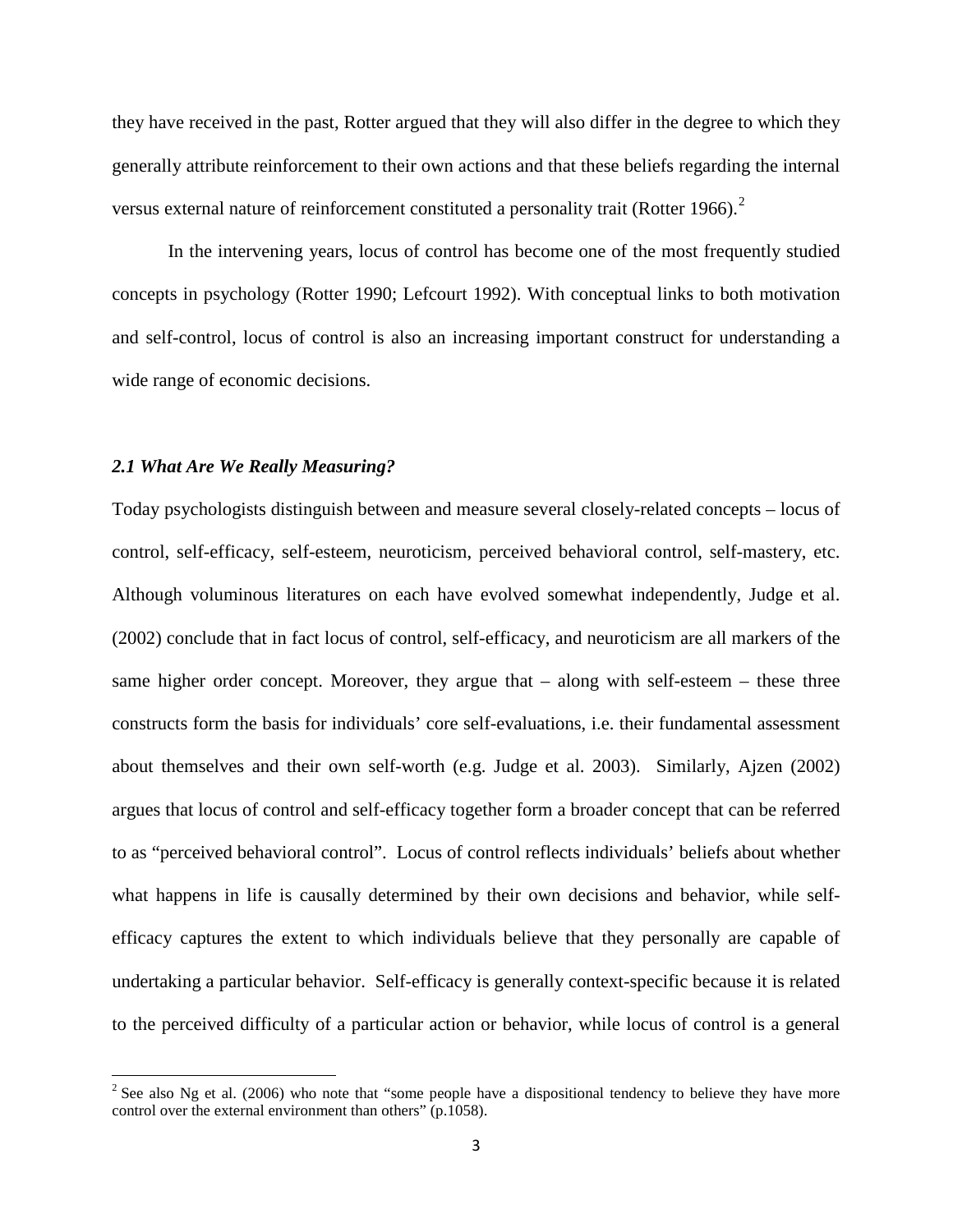skill that is thought to be stable across situations (Ajzen 2002). Finally, Pearlin and Schooler (1978) propose a measure of "self-mastery" which combines elements of both locus of control and self-efficacy.

Economists have largely ignored these distinctions, often simply relying on the measures available to them which frequently combine elements of multiple concepts. This ambiguity about what is actually being measured has been amplified by the fact that there are many different scales – which have varied over time – for measuring each of these psychological concepts. In addition, economists are almost always working with incomplete scales, because the complex multi-layered scales requiring numerous data items that psychologists typically propose are often not well-suited to the sorts of large-scale secondary survey data sets that economists favor.<sup>[3](#page-6-0)</sup> Finally, economists typically focus on generalized measures of perceived control which are largely independent of the context. In contrast, psychologists often rely on locus of control measures which are specific to particular domains, e.g. health (Wallston et al. 1978), work (Spector 1988), or finances (Furnham 1986) with perceived control measures for as many as 18 different domains existing by the early 1990s (Lefcourt 1992).

Economists' *laissez-faire* approach to measurement has had both advantages and disadvantages. On the one hand, ignoring the measurement challenge has allowed the economic research to progress and has enabled a body of work to emerge. While there is no single, complete control measure widely available in the data economists typically rely on, a subset of relevant items have been included in a surprising number of data sources. By disregarding the subtleties of the distinctions that psychologists are inclined to make, economists have been able to make progress by ignoring the trees in order to see the forest. On the other hand, because they have failed to distinguish between related concepts and to take measurement seriously,

<span id="page-6-0"></span><sup>&</sup>lt;sup>3</sup> Rotter's (1966) scale included 23 items.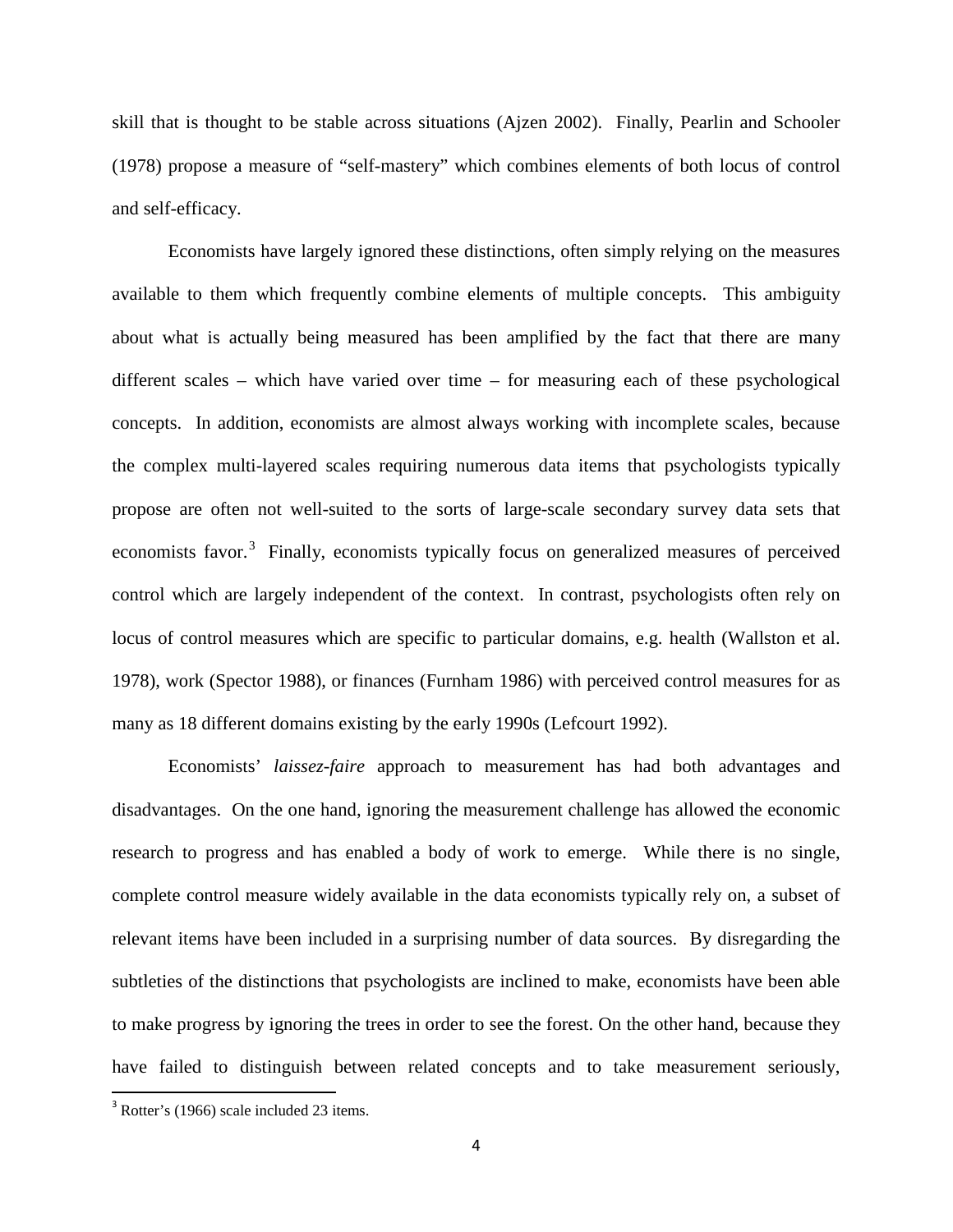economists' understanding of the way that perceptions of control influence economic behavior lacks a certain richness and complexity.

Finally, it is important to note that locus of control – and indeed other measures of personality – are not simply proxies for the standard risk, time, and social preferences which economists use to characterize individuals' utility functions. Almlund et al. (2011), for example, point out that any empirical associations are not consistent across studies and often preference measures are uncorrelated with intuitively similar personality traits. Locus of control is significantly correlated with negative reciprocity, trust, risk and time preferences, and altruism in the German population as a whole, but continues to explain life satisfaction, educational attainment, health, and labor market outcomes even accounting for these economic preferences. Finally, Borghans et al. (2008) argue that personality traits – like cognitive ability – can impose constraints on individuals' choices and that "conventional economic preference parameters can be interpreted as consequences of these constraints" (pg. 977).

#### *2.2 Locus of Control and Motivation:*

*Unless people believe that they can produce desired effects and forestall undesired ones by their actions, they have little incentive to act. Whatever other factors may operate as motivators, they are rooted in the core belief that one has the power to produce the desired results (Bandura 2000, p.120).*

Psychologists see perceptions of control as integral to motivation and hence, human behavior. Atkinson's (1964) theory of motivation, for example, views motivation as the product of two key components – motives and expectancies. A motive is the general tendency to approach (or avoid) a type of incentive, while an expectancy is an individual's assessment of the chances that his or her actions will lead to the desired outcome (Hill et al. 1985). Similarly, Bandura (1989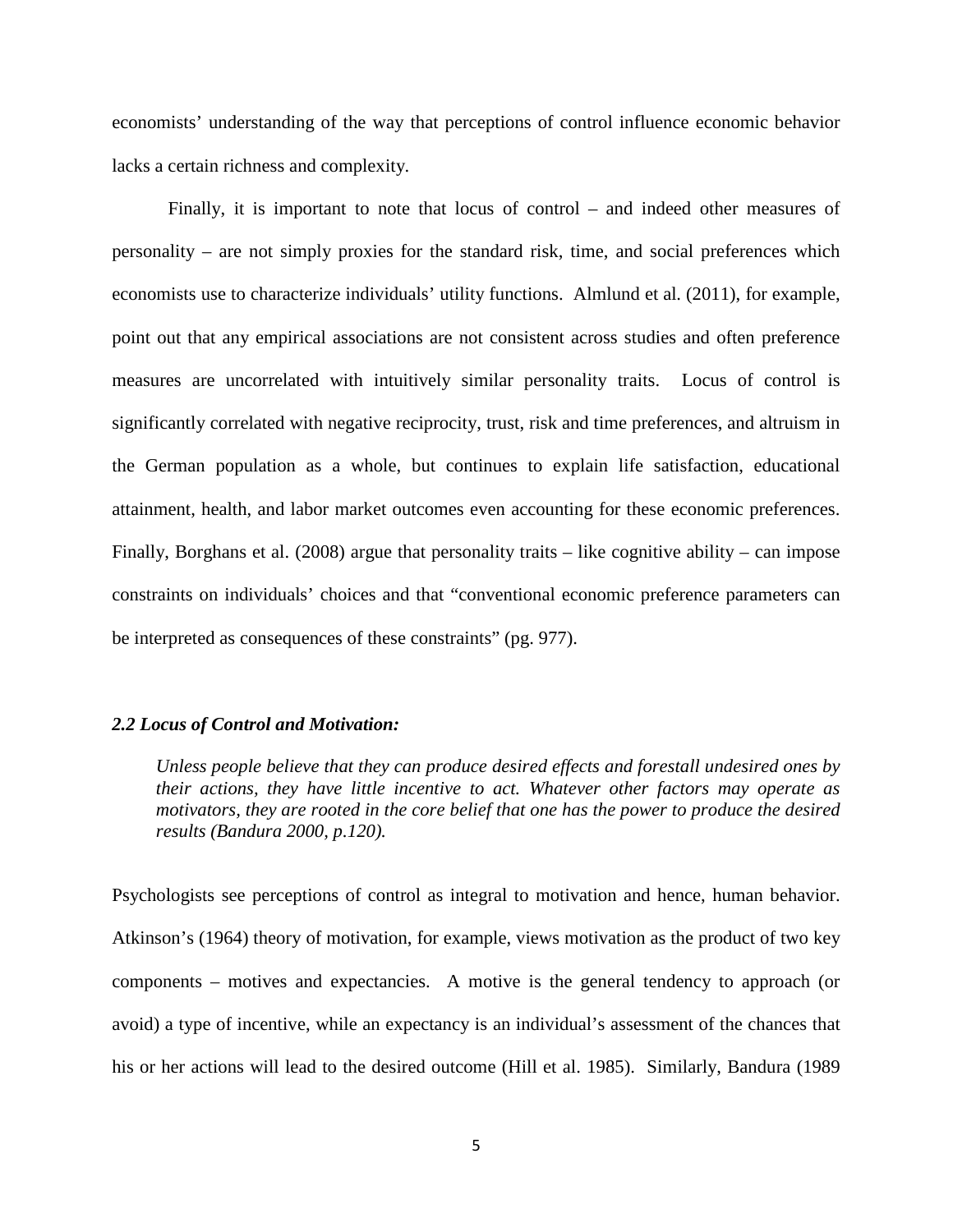p.1176) argues that a person's self-efficacy determines "their level of motivation, as reflected in how much effort they will exert in an endeavor and how long they will persevere in the face of obstacles". In fact, Skinner (1995) asserts that the primary mechanisms through which perceived control influences outcomes are motivation and coping.

While psychologists have devoted considerable attention to the links between perceived control and motivation, economists have largely proceeded as through motivation is completely synonymous with incentives, i.e. costs and benefits. Motivation is sometimes acknowledged as one of the "soft skills" that is fundamental to life success (e.g. Duncan and Dunifon 1998; Goldsmith et al. 2000). However, in the end, economists usually treat motivation as one component of unobserved, individual-specific heterogeneity more generally.

Economists' lack of attention to motivation *per se* is interesting in light of the way that locus of control measures came to be included in large panel data sets. In particular, the designers of the Panel Study of Income Dynamics (PSID) decided to measure motivation directly because they had a specific interest in poverty dynamics. [4](#page-8-0) They were heavily influenced by psychologists' expectancy theory of motivation (see Goldsmith et al. 2000 for a review) and the motivation measures included in the PSID were guided by Atkinson's (1964) theory of motivation (Hill et al. 1985; Duncan and Dunifon 1998). Although psychologists often see expectancy in terms of individuals' beliefs about their ability to succeed in specific tasks (e.g. Bandura 1986), both the PSID and National Longitudinal Survey (NLS) include items from Rotter's (1966) theory of generalized locus of control (Duncan and Dunifon 1998; Dunifon and Duncan 1998).<sup>[5](#page-8-1)</sup> Measures of locus of control have subsequently been included in a number of

<span id="page-8-0"></span> $4$  The question of whether or not a lack of motivation was the main cause of poverty was central to the "culture of poverty" debate that took place in the United Sates in the late 1950s and early 1960s (Hill et al. 1985).<br><sup>5</sup> Much of the seminal work of Heckman and his co-authors on non-cognitive skills have utilized the locus of contro

<span id="page-8-1"></span>measures in these important data sources.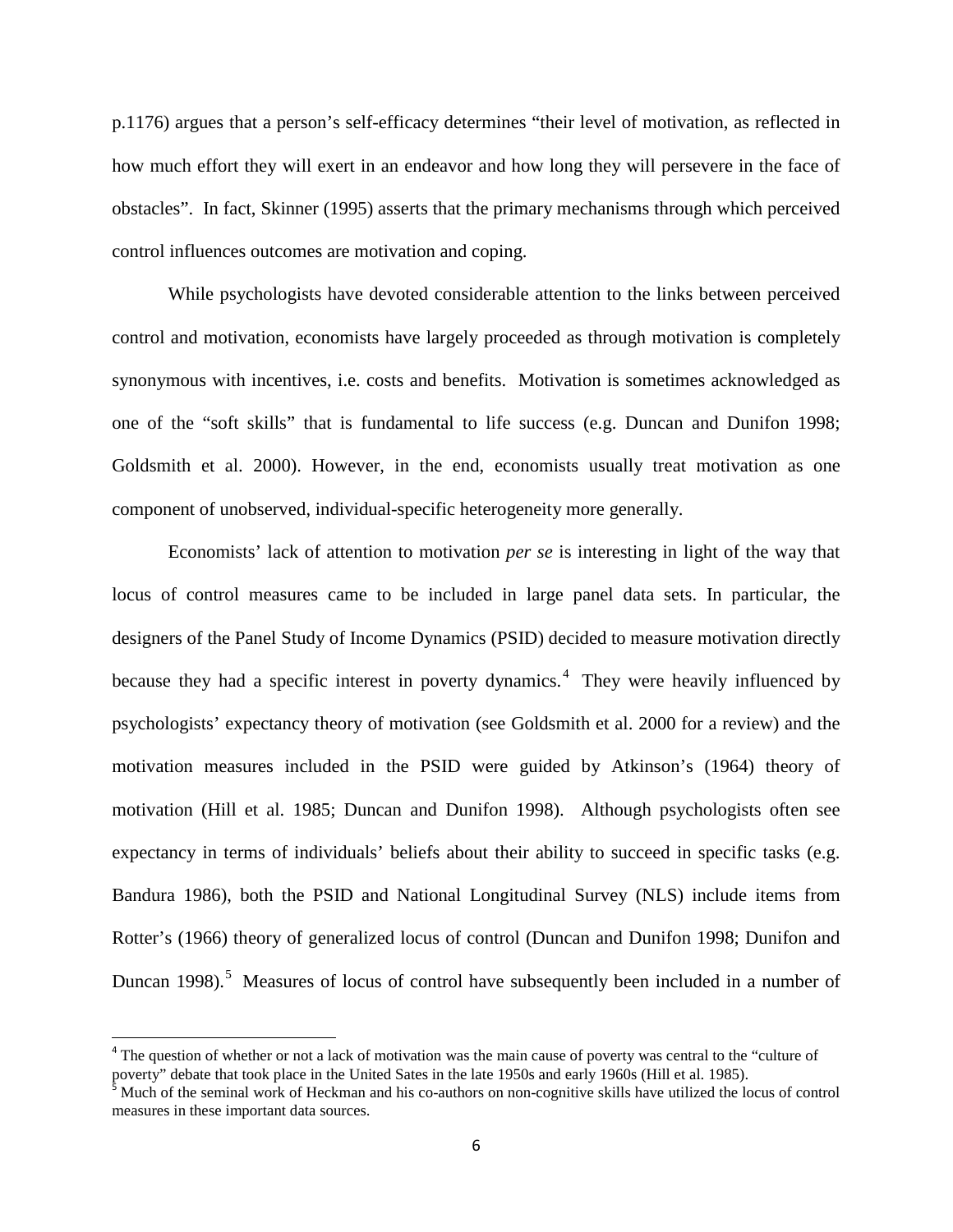other household panel surveys including the Household Income and Labour Dynamics in Australia (HILDA) Study and the German Socio-Economic Panel (SOEP).

If perceived control underpins intrinsic motivation, as the psychologists assert, then it is hardly surprising that economists are finding that locus of control predicts a vast array of economic and social outcomes. At the same time, the mere existence of an association is not particularly informative about the underlying mechanism producing the relationship. Ng et al. (2006) undertake an interesting meta-analysis of the relationship between locus of control and work outcomes in an effort to shed light on the pathways that link the two. They find support for the hypothesis that locus of control is related to job motivation, but also for links between locus of control and employees' well-being and efforts to assert control at work.

#### *2.3 Locus of Control and Self-Control:*

*Self-control refers to the capacity for altering one's own responses, especially to bring them into line with standards such as ideals, values, morals, and social expectations, and to support the pursuit of long-term goals (Baumeister et al. 2007, p.351).*

Like motivation, self-control – alternatively self-regulation or self-discipline – has also been at the core of research in psychology for decades. In their meta-analysis, for example, Duckworth and Kern (2011) identify over 100 unique self- and informant-reported questionnaires designed to measure self-control either on its own or as a subscale of broader personality inventories. Some of these draw a direct link between self-control and perceptions of control.

In particular, Rosenbaum's (1980) Self-Control Schedule (SCS) is a survey instrument designed to assess people's self-reported tendencies to apply self-control to solve behavioral problems. One of the four self-controlling behaviors captured in the SCS is perceived selfefficacy. Drawing on Bandura's (1977) model of behavioral change, Rosenbaum argues that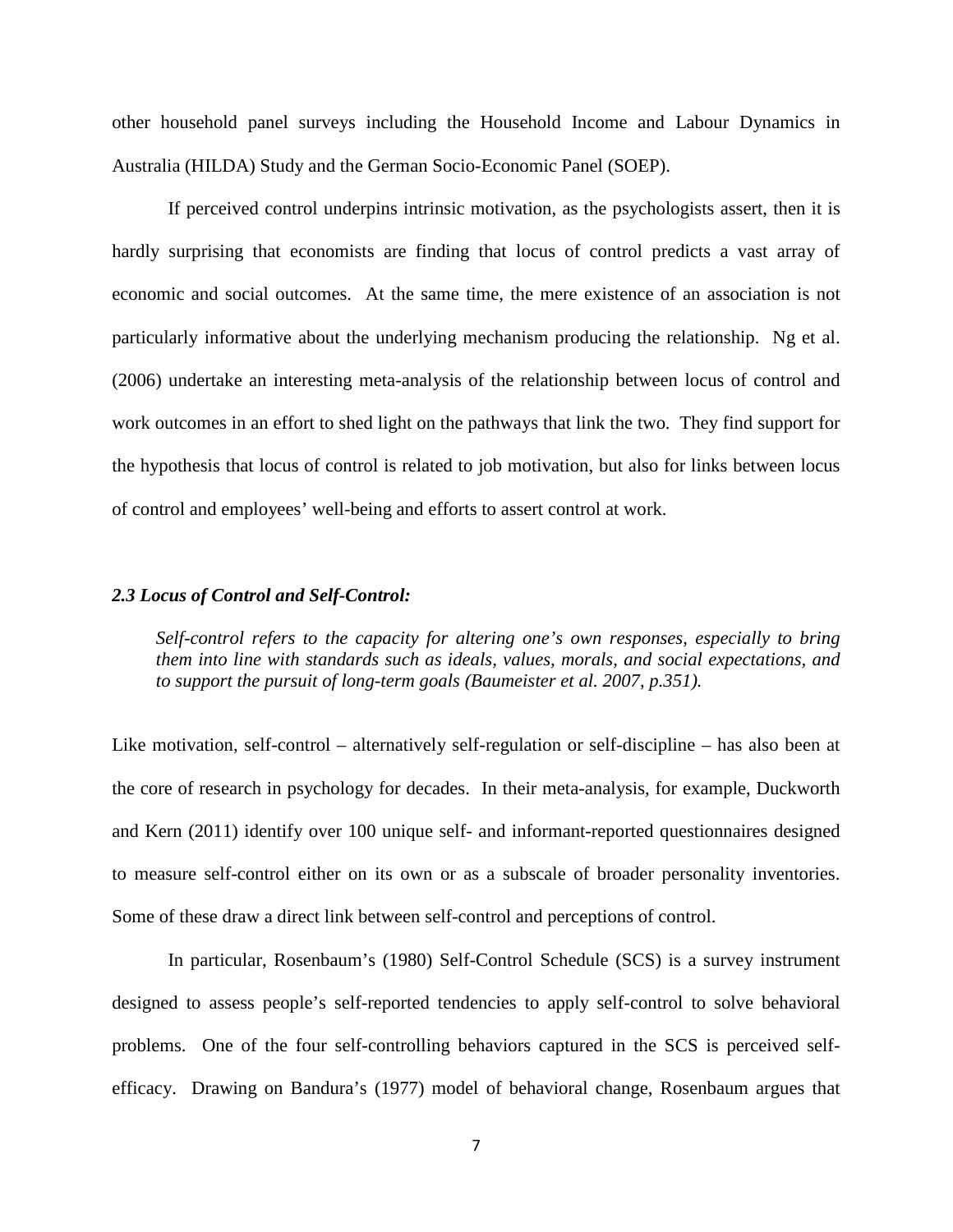"before a person applies any specific self-controlling skill he must believe that he can control his own behavior without outside help" (p.111).<sup>[6](#page-10-0)</sup>

This conceptual link between locus of control and self-control is important because economists are increasingly incorporating the notion of temptation and self-control into models of inter-temporal decision making. A vast array of decisions have been considered including consumption and savings decisions (e.g. Thaler and Shefrin 1981; Shefrin and Thaler 1988; Levin 1998); criminal behavior (Lee and McCray 2005); overeating (Ruhm 2012); consumer pricing decisions (Esteban et al. 2007); welfare receipt (Chan 2014); and worker compensation (Kaur et al. 2010, 2011; Parsons and Van Wesep 2013).

In each case, greater self-control supports individuals in resisting immediate temptation (i.e. choices with immediate payoffs and long-term costs) and in making long-term investments (i.e. choices with immediate costs and long-term payoffs). If self-control is enhanced by the belief that what one does matters (i.e. an internal locus of control) and is diminished by the belief that what happens is a matter of luck (i.e. an external locus of control), then self-control may be another pathway linking locus of control to many of life's outcomes.

#### **3. On the Importance of Being Internal**

 $\overline{\phantom{a}}$ 

*When people perceive that they have a high degree of control, they exert effort, try hard, initiate action, and persist in the face of failures and setbacks; they evince interest, optimism, sustained attention, problem solving, and an action orientatio. (Skinner 1996 p. 556).*

There is compelling evidence that having an internal locus of control is associated with labor market success. Workers with positive core self-evaluations (i.e. an internal locus of control),

<span id="page-10-0"></span><sup>&</sup>lt;sup>6</sup> Richards (1985) provides empirical evidence on the link between Rotter's (1966) locus of control scale and Rosenbaum's (1980) SCS.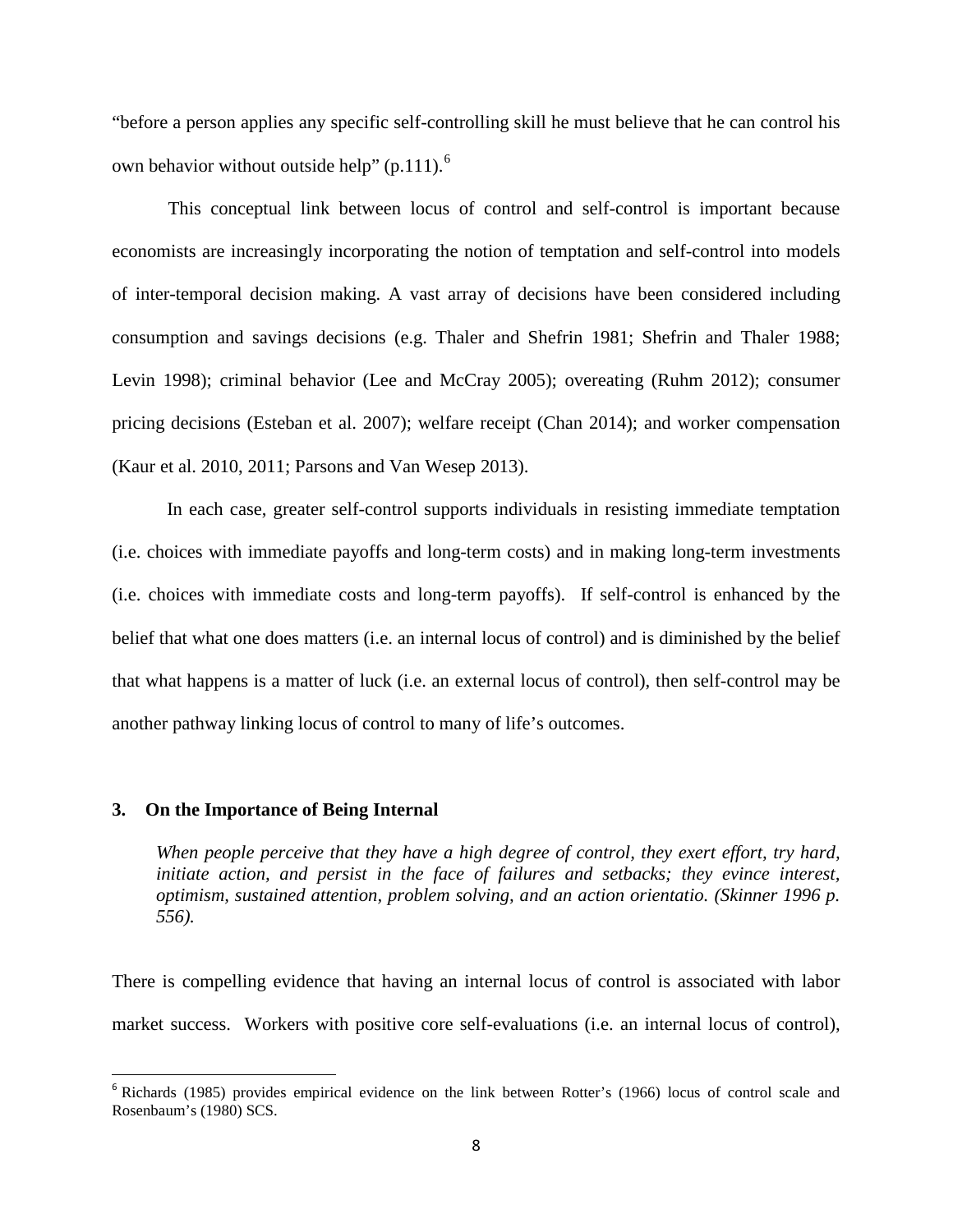seek out more complex jobs (Judge et al. 2000), have better job performance (see Judge and Bono 2001), and are particularly good at capitalizing on the advantages associated with having a good education and an advantaged family background (Judge and Hurst 2007). Those with an internal locus of control also tend to set more challenging goals, persist in the face of adversity, experience less job stress, and be more successful generally (see Ng et al. 2006; Wang et al. 2010).

It is no surprise then that having an internal locus of control has been linked with higher earnings (e.g. Heineck and Anger 2010; Piatek and Pinger 2010; Semykina and Linz 2007; Osborne Groves 2005; Osborne 2000; Goldsmith et al. 1997; Duncan and Dunifon 1998; Andrisani 1981, 1977), faster earnings growth (Schnitzlein and Stephani 2013), and greater job satisfaction (Ng et al. 2006). Job seekers with an internal locus of control also have a higher probability of reemployment and shorter unemployment durations following job loss (Gallo et al. 2003; Uhlendorff 2004). In addition, locus of control is related to occupational attainment (Andrisani 1977; Cobb-Clark and Tan 2011), the pace of occupational advancement (Andrisani 1977), and the propensity to become self-employed (Hansemark 2003; Caliendo et al. 2014). Entrepreneurs – though not employees – with an internal locus of control enjoy higher wage returns to education than do their more external counterparts (Van Praag et al. 2009). Finally, full-time workers experiencing a health shock are more likely to remain in the labor force and work full-time if they have an internal locus of control (Schurer 2014).

It is important to note that there are often important gender differences in the way that locus of control is related to labor market outcomes. For example, Semykina and Linz (2007) find a positive association between the locus of control and wages of Russian women, though not for Russian men. In contrast, Cobb-Clark and Tan (2011) find that women's occupational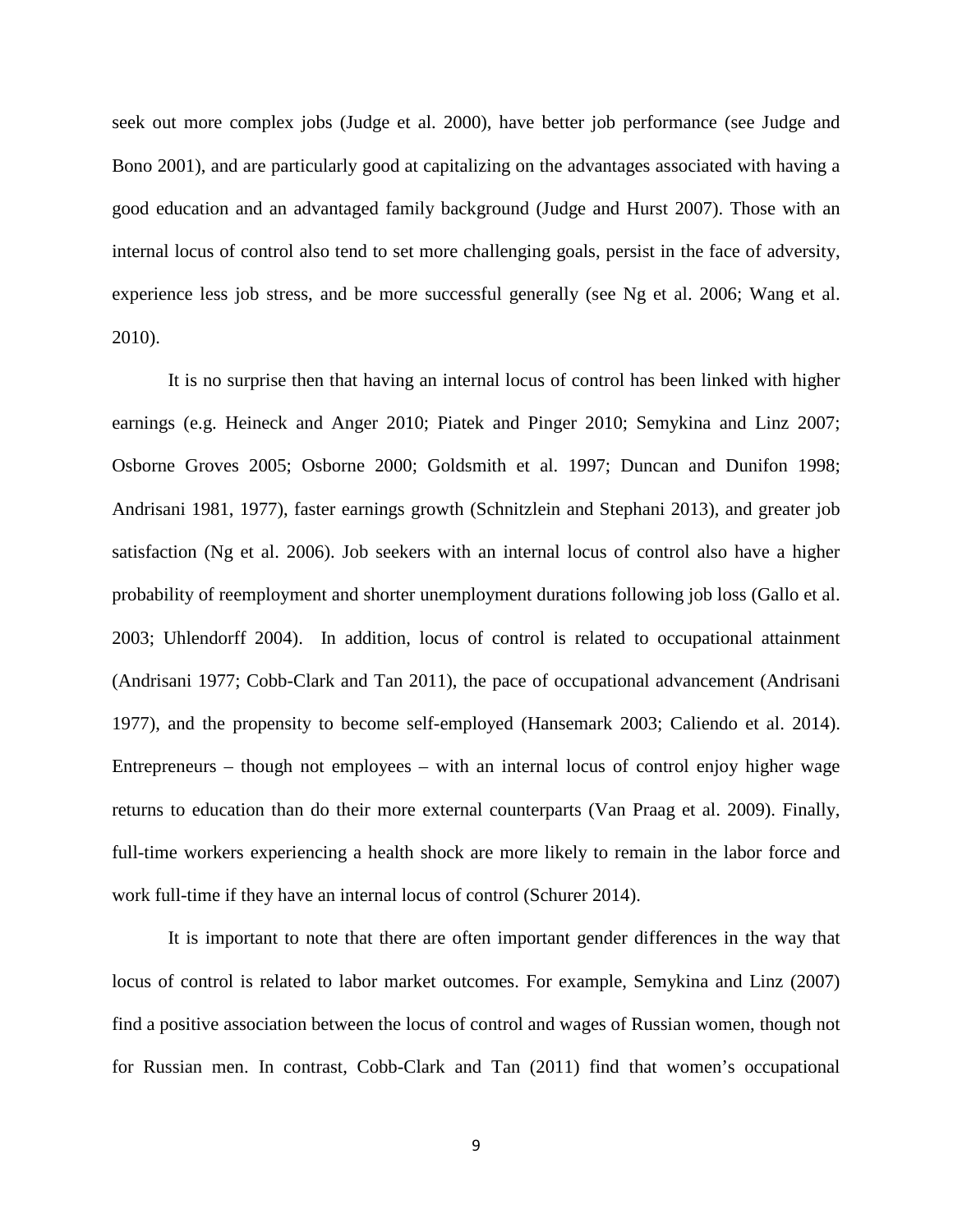attainment is not linked to their locus of control, while men with an external locus of control are less likely to be managers or education professions and are more likely to be employed as cleaners or factory workers. Similarly, men (though not women) with an internal locus of control are significantly more likely to start a new business (Hansemark 2003). Finally, Goldsmith et al. (1996) conclude that young women's, but not young men's, locus of control is influenced by previous labor market experiences.

Finally, having an internal locus of control is not always a positive attribute in the workplace. In his meta-analysis, Avtgis (1998) found that workers with an internal locus of control were less susceptible to influence, less easily persuaded, and less likely to conform than their co-workers with an external locus of control. This is likely to be an advantage in some contexts, but a disadvantage in others.

#### 4. **How Might Locus of Control Influence Labor Market Outcomes?**

Economists' early studies of non-cognitive (a.k.a. 'soft' or 'character') skills, such as locus of control, personality traits, self-esteem, resilience, etc., typically focused on estimating the returns to particular skill endowments. The channels linking non-cognitive skills to economic success were usually relegated to a black box in an effort to demonstrate the predictive power of noncognitive skills more generally. In recent years, economists have begun to explicitly incorporate non-cognitive skills directly into economic models of decision making in an effort to understand why they matter (e.g. Borghans 2008; Almlund et al. 2011).

In what follows, I consider three possible mechanisms linking locus of control to labor market outcomes: i) human capital investments; ii) firm hiring decisions; and iii) optimal incentive contracts.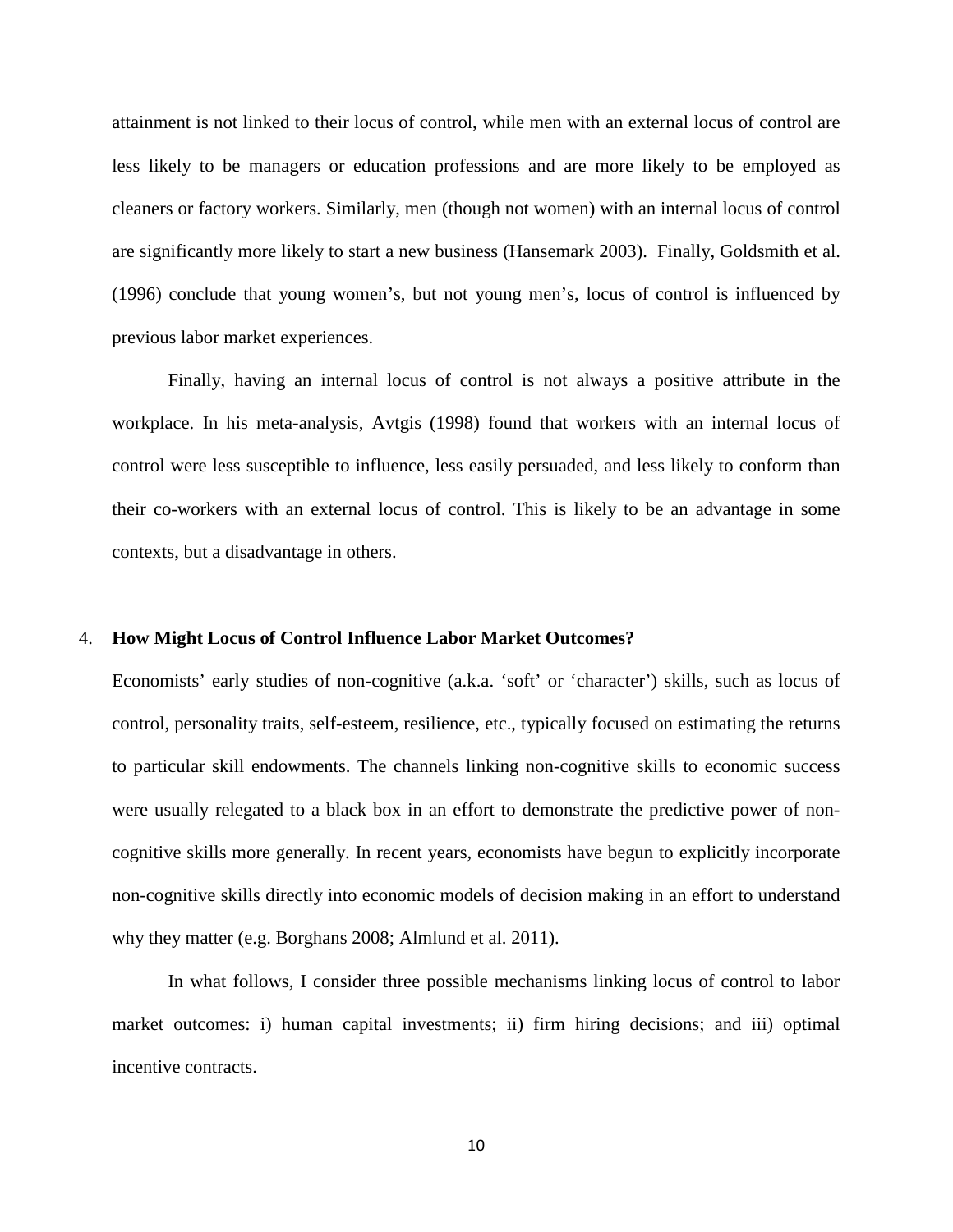#### *4.1 Human Capital Investments:*

l

*In 1966, the 'Coleman' Report found that locus of control 'was more highly related to achievement than any other factor in the student's background or school' (Coleman 1971) (as quoted in Coleman and DeLeire 2003*).

Individuals' perceptions of control are intricately linked to the human capital investments they make. In fact, much of the effect of locus of control on labor market outcomes, in particular wages, may operate indirectly through the decisions individuals make to acquire productive skills (Heckman et al. 2006; Piatek and Pinger, 2010). There are large literatures, for example, documenting the relationship between locus of control and academic performance (e.g. Wang et al. 1999; Heckman and Kautz 2012; Mendolia and Walker 2014b); health behaviors (e.g. Wallston et al. 1978; Steptoe and Wardle 2001; Chiteji 2010; Cobb-Clark et al. 2014; Mendolia and Walker 2014a); and employment-related training (Offerhaus 2013).<sup>[7](#page-13-0)</sup>

Coleman and DeLeire (2003) were the first to theorize that locus of control affects educational outcomes by influencing adolescents' beliefs about the returns to education. Rather than modelling locus of control as a direct wage determinant – as the previous literature on motivation had done – they instead draw a link between locus of control and expected wage outcomes. Specifically, they argue that young people with an internal locus of control believe that education increases the probability of earning a high wage by more  $-$  i.e. believe the wage return to education are higher – than do similar young people with an external locus of control. As a result, they are expected to invest more in education than their external peers. Coleman and

<span id="page-13-0"></span><sup>7</sup> Interestingly, there is also evidence that locus of control is related to non-human capital forms of investment as well. For example, Santos (2013) finds that while land titling does not lead to increased agricultural investment on average, those with an internal locus of control do invest more after receiving property rights. Those with an internal locus of control also save more (Cobb-Clark et al. 2013).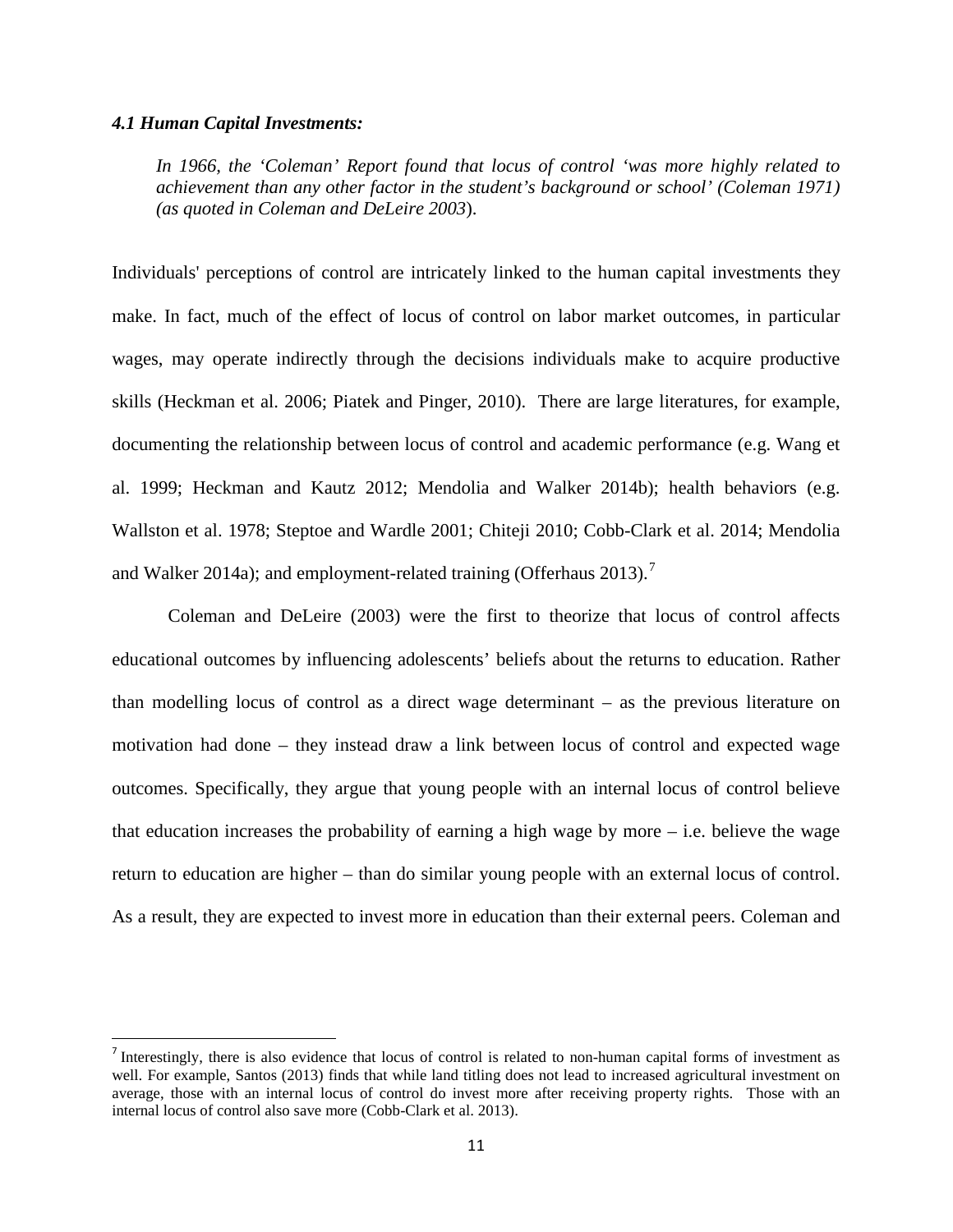Deleire provide empirical evidence that U.S. adolescents with an internal locus of control do in fact anticipate higher wage returns to additional years of education.<sup>[8](#page-14-0)</sup>

The notion that locus of control is linked to the human capital investment decision through individuals' beliefs about investment returns has also been studied in the context of job search. Specifically, McGee (2014) investigates the role of locus of control in job search and finds that young unemployed men with an internal locus of control set higher reservation wages and search more intensively. Unfortunately, he lacks a direct measure of individuals' beliefs about the payoffs. However, McGee argues that locus of control must operate through beliefs about the returns to search rather than productivity *per se* because internal job seekers are no better at converting search effort into job offers and earn no more than their peers upon finding employment.

Similarly, Caliendo et al. (2013) develop a job search model in which locus of control drives individuals' subjective beliefs about the effect of their search effort on the job offer arrival rate. They then compare the theoretical predictions from this model to those derived from a competing model in which an internal locus of control increases the offer arrival rate irrespective of individuals' search intensity. While the former model predicts that internal job seekers will search more intensively, the latter model predicts they will engage in less job search. The authors then provide empirical evidence that internal job seekers both have higher reservation wages and search more intensively. Moreover, the marginal effect of an additional job application on individuals' propensity to report that they are very likely to get a job in the next period is higher among those job seekers with an internal locus of control. These results are consistent with locus of control influencing job search through individuals' subjective beliefs about the payoffs to search.

<span id="page-14-0"></span><sup>&</sup>lt;sup>8</sup> Cebi (2007) is not able to replicate these results using different data once cognitive ability is controlled.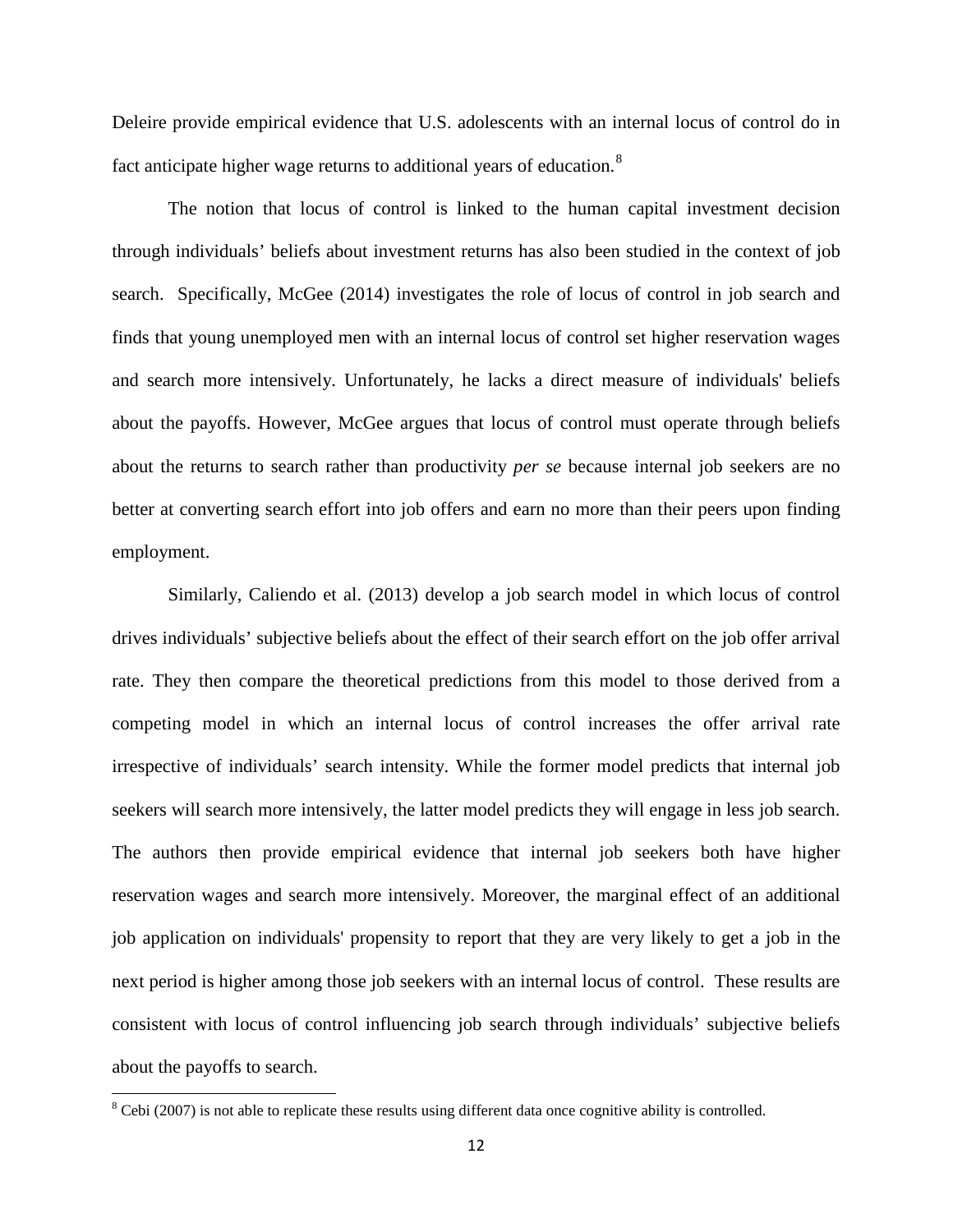Finally, McGee and McGee (2011) provide experimental evidence that job search is linked to locus of control in the absence of information about the impact of search effort on job offers. This link disappears, however, when subjects are told the exact relationship between effort and offers. Importantly, the authors' experimental design rules out several alternative explanations (i.e. unmeasured human capital, personality traits, or search costs) for the relationships between locus of control, reservation wages, and search intensity.

Given the critical importance of human capital in driving labor market success, it would be useful for future researchers to consider whether locus of control and other types of human capital investments are also linked through individuals' beliefs about investment returns.

Even more importantly, there is a great deal of work to be done in investigating the extent to which other mechanisms would also – or would perhaps better – explain the role of locus of control in human capital investment decisions. For example, Salamanca et al. (2015) demonstrate that households with an internal economic locus of control are more likely to invest in risky assets. The authors argue that their results stem from disparity in risk perceptions. Those who have an internal economic locus of control simply perceive less variance in risky assets, which makes these assets more attractive. As human capital investments are also risky, this raises questions about whether locus of control also influences human capital acquisition through risk perceptions. Moreover, the conceptual links between locus of control, motivation, and selfcontrol point to other potential pathways between locus of control and human capital acquisition. In particular, DellaVigna and Paserman (2005) and Paserman (2008) provide evidence that many job seekers have time inconsistent preferences, i.e. self-control issues, and as a result tend to procrastinate in searching for work.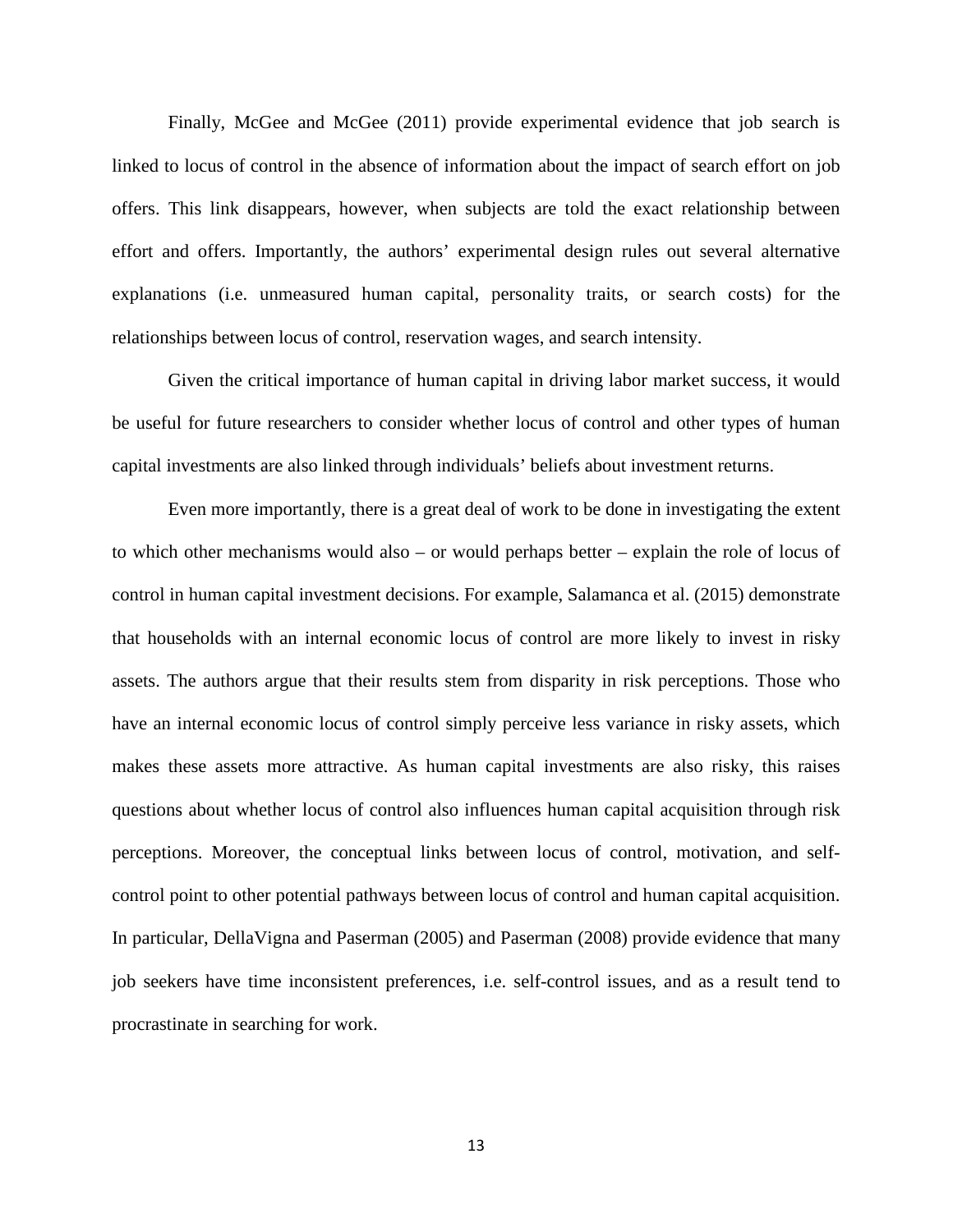Understanding the relative importance of these alternative pathways – i.e. expectations regarding returns, perceptions of risk, self-control, motivation, etc. –would be extremely valuable in the design of policies to promote human capital investments. In particular, it is not immediately apparent that there is a single magic bullet which is likely to be optimal irrespective of the underlying mechanism.

#### *4.2 Firm Hiring Decisions:*

Potential employers frequently use personality tests to screen applicants' suitability for positions within their organizations. Although personality tests have been around since they were adopted by the U.S. military in World War I, their use in the workplace expanded dramatically after 1998 when U.S. federal law banned the use of polygraphs by employers (Stabile 2002). A 2003 survey, for example, found that 30 percent of U.S. companies, ranging from small businesses to major corporations, were using personality tests to screen job applicants (Heller 2005). In short, personality testing is big business and is growing rapidly (Hsu 2004).

Firms use personality tests because they can be an inexpensive way to gain insights into potential employees that they would not otherwise have. Importantly, the widespread acceptance of a simple taxonomy for describing personality – i.e. the Big Five – was instrumental in reigniting organizational psychologists' enthusiasm for studying the potential efficacy of personality testing (Mount and Barrick 1998). Reviewing the results from a number of metaanalyses conducted in the 1990s, Rothstein and Goffin (2006) conclude that – despite the controversy surrounding them – personality measures may be an important predictor of job performance.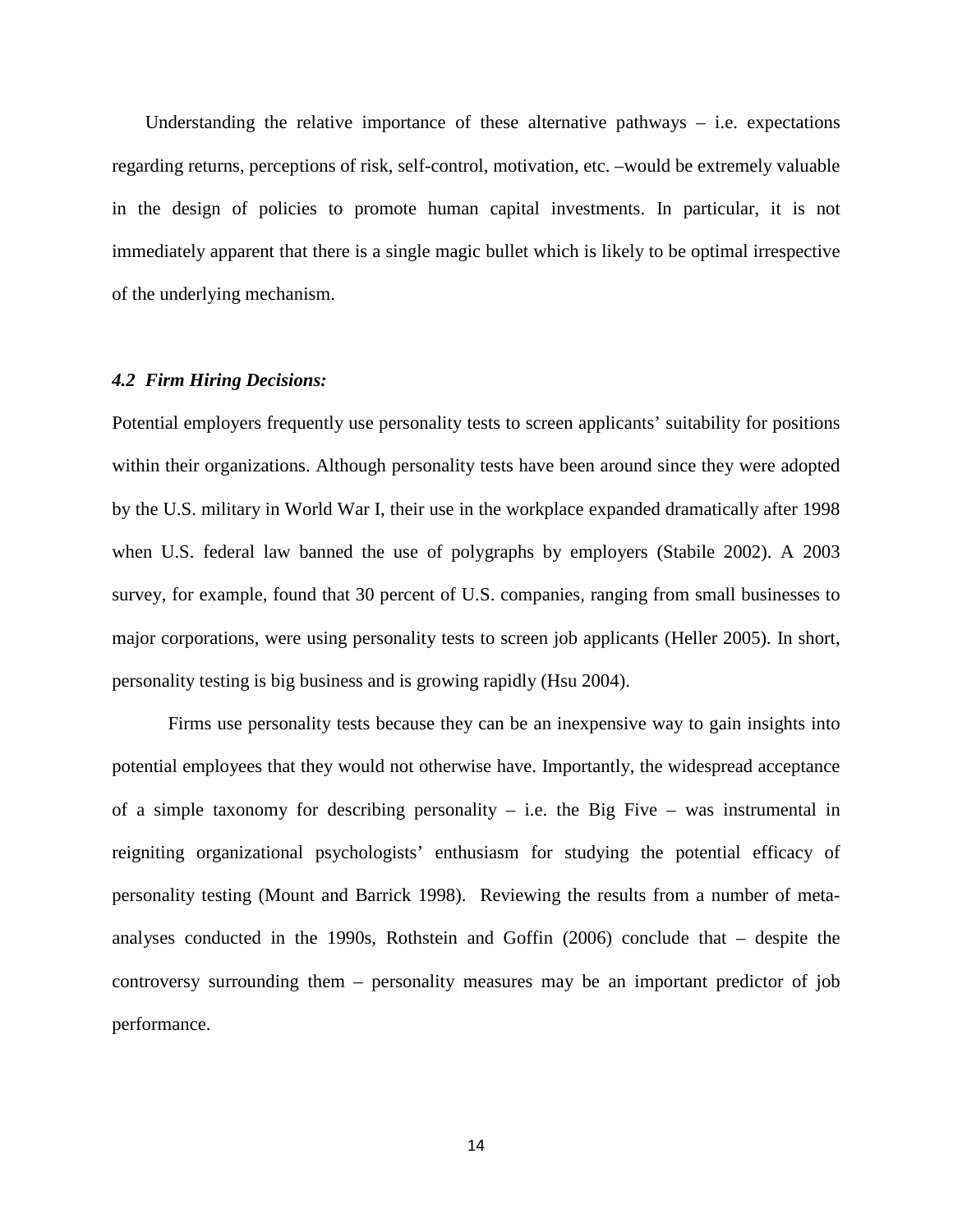While much of the organizational psychology literature focuses solely on the Big Five, there is also evidence that locus of control is related to job performance (e.g. Judge and Bono 2001). Spector (1982) reviews a number of studies and concludes that "internals do perform better than externals", but only if they perceive that "effort will lead to *valued* rewards" (p.489). Although internals are likely to have a greater expectation that performance will result in a reward, they may not, in fact, value the reward leading their performance to be no better than that of their external co-workers. [9](#page-17-0)

The way in which those with an internal locus of control approach their jobs yields important insights into why locus of control is linked to so many labor market outcomes. Spector (1982), for example, notes that "not only do internals perceive greater control, but they will actually seek out situations in which control is possible" (p.483). Decision makers with an internal locus of control are less likely than their external counterparts to rely on statistical or mechanical models rather than their own judgment – unless they have been involved personally in the development of the model (Kaplan et al. 2001). Moreover, managers with an internal locus of control tend to consult others, but then make decisions themselves, while managers with an external locus of control tend to rely on participative decision-making in which a group of individuals is expected to define the problem and reach consensus on the solution (Selart 2005). Finally, more internal chief executives tend to pursue more innovation, undertake greater risks, and lead rather than follow competitors (Miller et al. 1982).

The widespread use of personality testing in hiring decisions raises a number of important research questions. In particular, how much sorting across industries, occupations, firms, labor markets, etc. occurs as a result? What are the implications of this screening process

<span id="page-17-0"></span><sup>9</sup> Psychologists have also developed occupation-specific locus of control measures. For example, see Rose and Medway (1981) and Skaalvik and Skaalvik (2010) who investigate the consequences of teacher locus of control.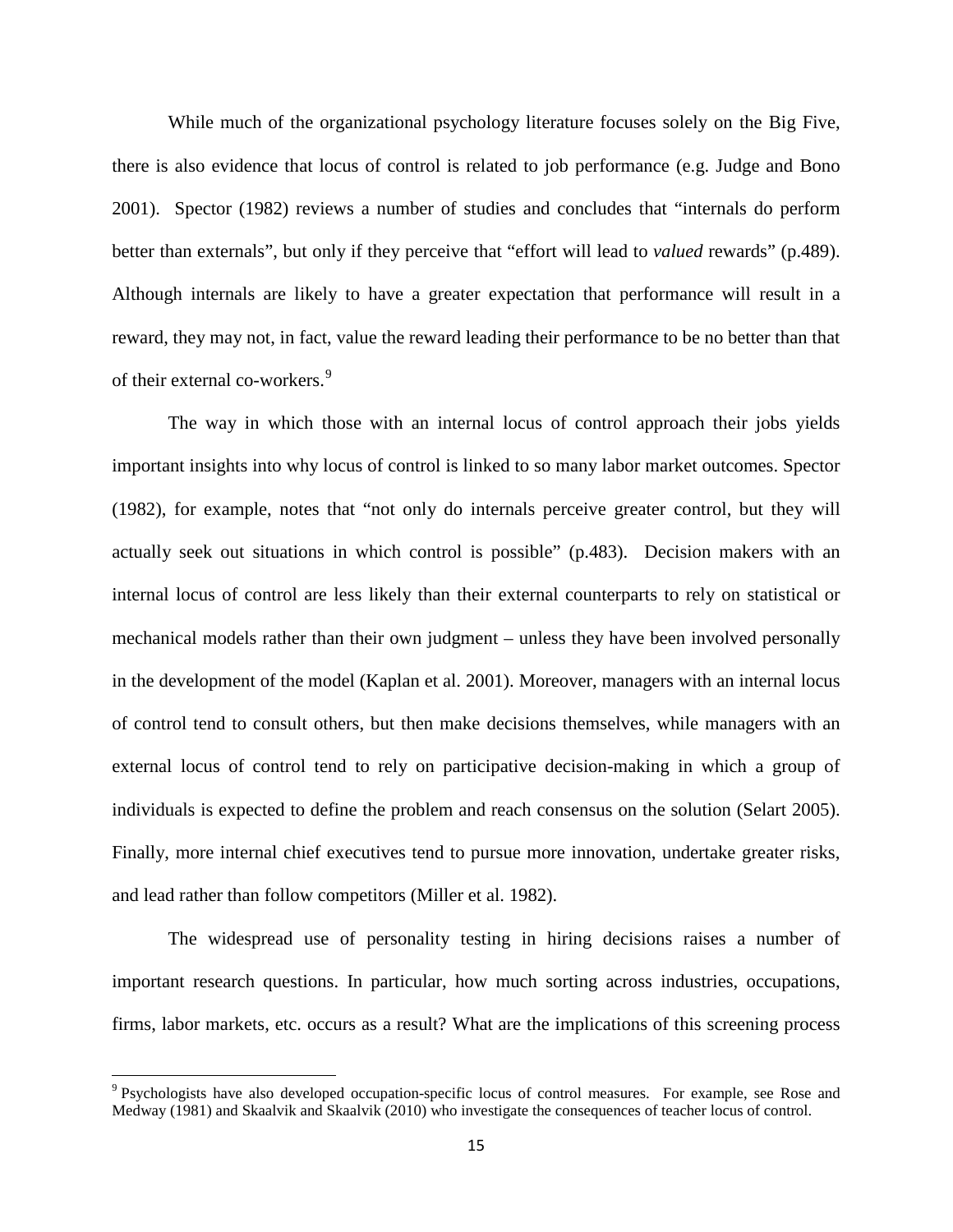for racial and gender equity in career progression, earnings trajectories, and the like? What is the link between personality and organizational position given that certain traits like locus of control seem better placed in some functions (e.g. managerial roles) rather than others?

#### *4.3 Optimal Incentive Contacts:*

 $\overline{\phantom{a}}$ 

*Before the Industrial Revolution in Britain most workers controlled their pace, timing, and conduct at work. Factory discipline radically changed this … discipline succeeded mainly by increasing work effort. Workers effectively hired capitalists to make them work harder. They lacked the self-control to achieve higher earnings on their own (Clark 1994 p.128).*

There is a small, but growing, economics literature which attempts to understand the ways that firms can use incentive contracts – i.e. compensation policies – to manage workers with self-control problems.<sup>[10](#page-18-0)</sup> Given the conceptual links between self-control, motivation, and locus of control, it is illustrative to consider what insights this emerging literature has to offer about the relationship between locus of control and labor market success.

Bowles et al. (2001) view an internal locus of control as a type of incentive-enhancing preference that leads internal workers to work harder, *ceteris paribus*. More fatalistic workers, i.e. those with an external locus of control, on the other hand, believe that their own work effort has less effect on the probability of losing their jobs. Thus, greater fatalism reduces the subjective marginal benefit to exerting effort, thereby reducing desired effort levels.

A lack of self-control among workers can also lead to shirking and reduced productivity. Economists typically model self-control problems either as i) time-inconsistent (i.e. presentbiased) preferences (e.g. Laibson 1997; O'Donoghue and Rabin 1999; DellaVigna 2009) or ii) a dual preference structure in which agents are simultaneously farsighted planners and myopic doers (Thaler and Shefrin 1981). Willpower represents the psychic cost of exercising the self-

<span id="page-18-0"></span><sup>&</sup>lt;sup>10</sup> In his review of behavioral labor economics, Dohmen (2014) notes that although inter-temporal choices are pervasive in labor markets, models deviating from exponential discounting have not been employed on a large scale.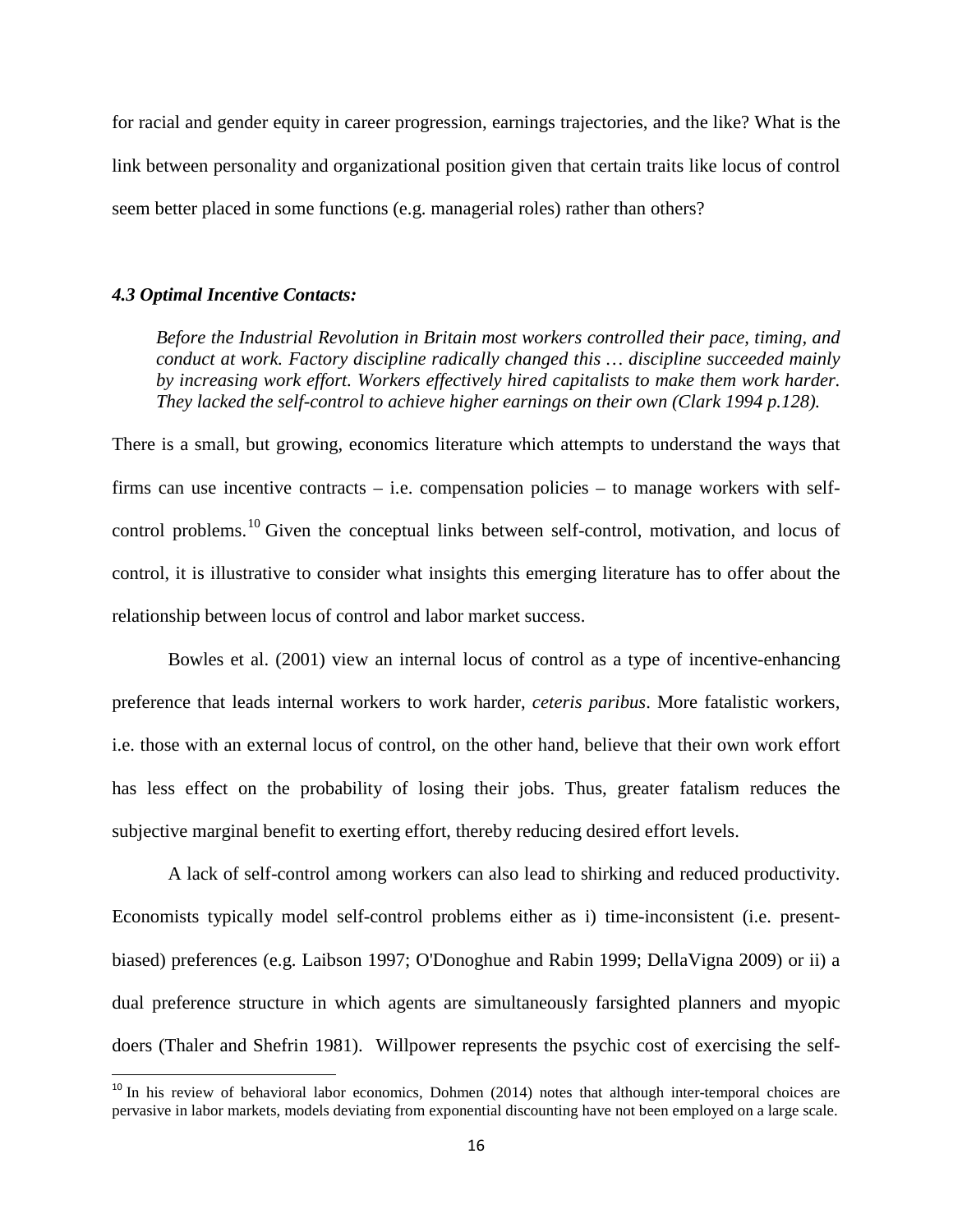control necessary to resist immediate gratification and achieve ones long-term goals (Shefrin and Thaler 1988).

A number of factors are relevant for the design of optimal compensation policy in the face of workers' self-control problems (see Gilpatric 2008; Kaur et al. 2010; 2011; Jain 2012). First, is the degree of workers' present-bias; the greater the present-bias, the sharper is the required trade-off between compensation and effort, and the more costly it is for firms to motivate workers. Second, is the extent to which firms are allowed to punish workers who shirk, e.g. through dismissal or withholding pay. Third, is the extent to which workers either understand (i.e. are sophisticated) or do not understand (i.e. are naïve) that they have self-control issues. Sophisticated workers' may prefer more limited choice sets – for example compensation schedules with commitment devices, e.g. quotas, which assist in maintaining self-control.<sup>[11](#page-19-0)</sup> Fourth, is the extent to which contracting occurs over multiple periods. Finally, is the distribution of time-consistent versus present-biased preferences; workers who do not have self-control issues may receive rents if firms attempt to motivate those who do.

Taking these factors into account, firms can then induce worker effort by strategically choosing: i) the timing of compensation, i.e. the delay between effort and pay; ii) the penalty for low effort; iii) the range of decisions over which workers need to exert self-control; and iv) the social dimensions of the work environment (see Kaur et al. 2010; Jain 2012; Parsons and Van Wesp 2013).

To date, there appears to be no corresponding research specifically linking workers' locus of control to the design of firms' compensation policies. Yet given the conceptual links between locus of control, on the one hand, and self-control and motivation, on the other, it is clear that the

<span id="page-19-0"></span> $11$  Kaur et al. (2011) provide empirical evidence that many workers will choose dominated contracts that pay less for every output level – but which are steeper – in order to motivate themselves. This is consistent with workers having some degree of sophistication about their self-control problems.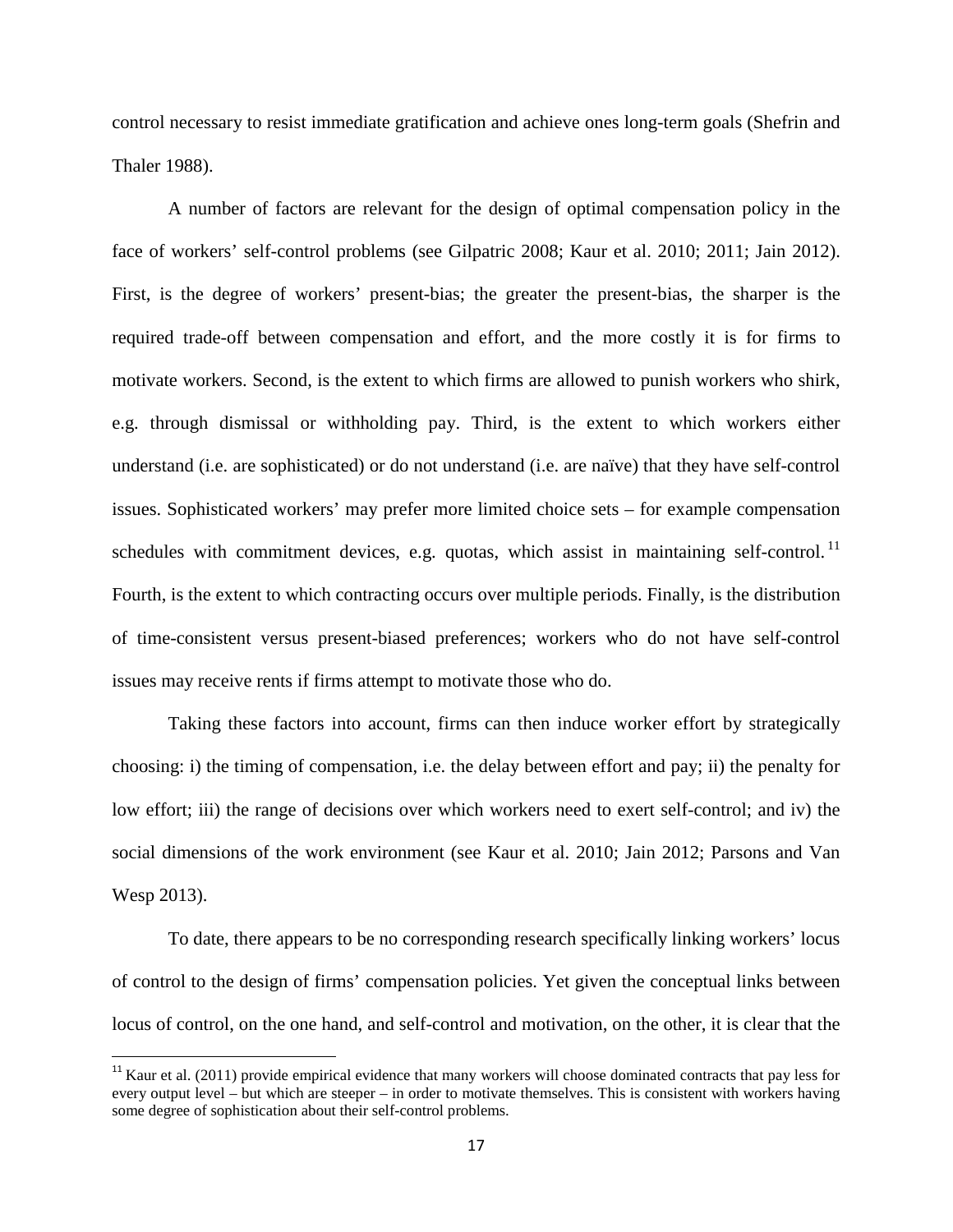challenges in motivating workers' lacking in self-control are equally pressing when considering workers with an external locus of control. In particular, it will be very difficult for firms to incentivize workers if they believe that their rewards, e.g. pay or promotions, will be the result of luck or supervisor eccentricities rather than their own effort (see Bowles et al. 2001). Thus, optimal compensation rules will also depend on the degree to which workers have internal versus external perceptions of control.

Also important are the insights from a related literature that considers the interactions between preference heterogeneity and incentive contracts (see Dohmen 2014 for a review). In particular, workers sort themselves into alternative compensation schemes partially on the basis of their economic preferences and these choices have important implications not only for workers themselves, but also for aggregate workforce composition. It is an open question whether a similar sorting occurs with respect to workers' perceptions of control. Locus of control is associated with occupational sorting, for example, but it is unclear whether this is the result of firms using locus of control as a screening device in their hiring decisions or workers taking compensation arrangements into account when choosing occupations. It is not that hard to imagine for example, that individuals with an internal locus of control might be more inclined to choose steeper compensation schedules which heavily reward their own effort – as they might if they were aware of their own self-control issues.

Future research which assesses the extent to which locus of control is linked to labor market outcomes, e.g. wages, occupation, etc., through the design of and selection into incentive contracts would be particularly useful.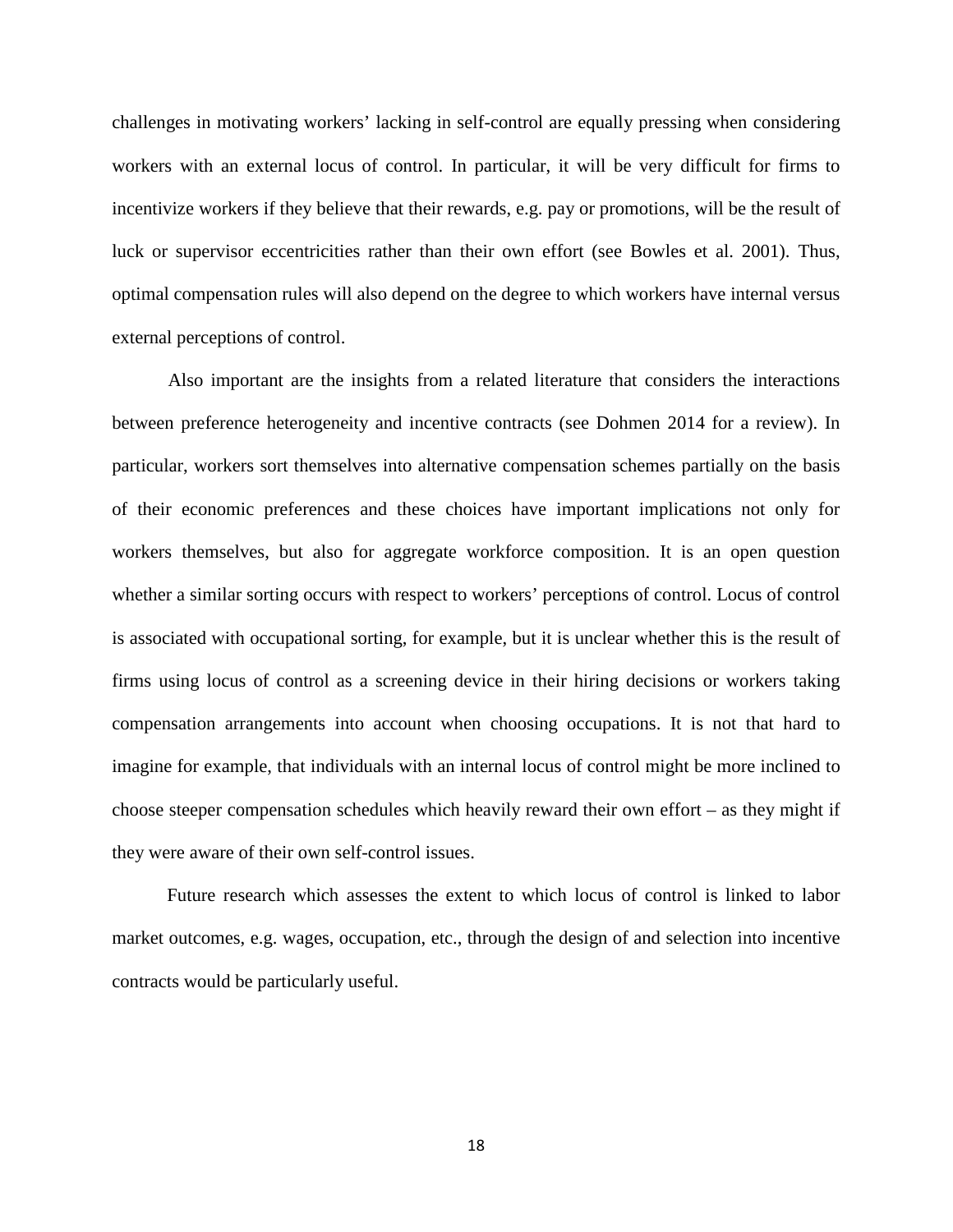#### **5 What are the Implications of Locus of Control for Policy Development**

*Labor market policies succeed or fail at least in part depending on how well they reflect or account for behavioral responses (Babcock et al. 2012).*

As traditional economic models of decision-making give way to models with more realistic psychological foundations, there is a pressing need to carefully consider what this 'behavioral' approach implies for public policy. Two issues are particularly relevant. First, the emergence of specific non-cognitive skills, like locus of control, conscientiousness, grit, etc. as facilitators of economic and social well-being points to the potential efficacy of directing assistance towards – and investing in – individuals lacking those skills. Second, the explicit recognition of agents' self-control issues breaks the traditional correspondence between revealed preferences and normative preferences making it possible for paternalistic regulation to improve welfare by helping individuals avoid choices that they will later regret.

A thorough discussion of the emerging literatures in behavioral public policy and behavioral welfare economics is beyond the scope of this review.<sup>[12](#page-21-0)</sup> Instead, in what follows, I focus on the implications of locus of control specifically, and self-control more generally, for the development of labor market policy. I also consider what we know about the potential for locus of control to be improved through targeted interventions.

#### *5.1 Labor Market Policy*

l

As conceived by Rotter, locus of control captures individuals' perceptions of the causal link between their own actions and what happens subsequently. Those who believe that external factors (e.g. luck or powerful others) drive outcomes will also believe that the returns to exerting

<span id="page-21-0"></span> $12$  For excellent discussions see Bernheim and Rangel (2009), Madrian (2014), and Schnellenbach and Schubert (2014).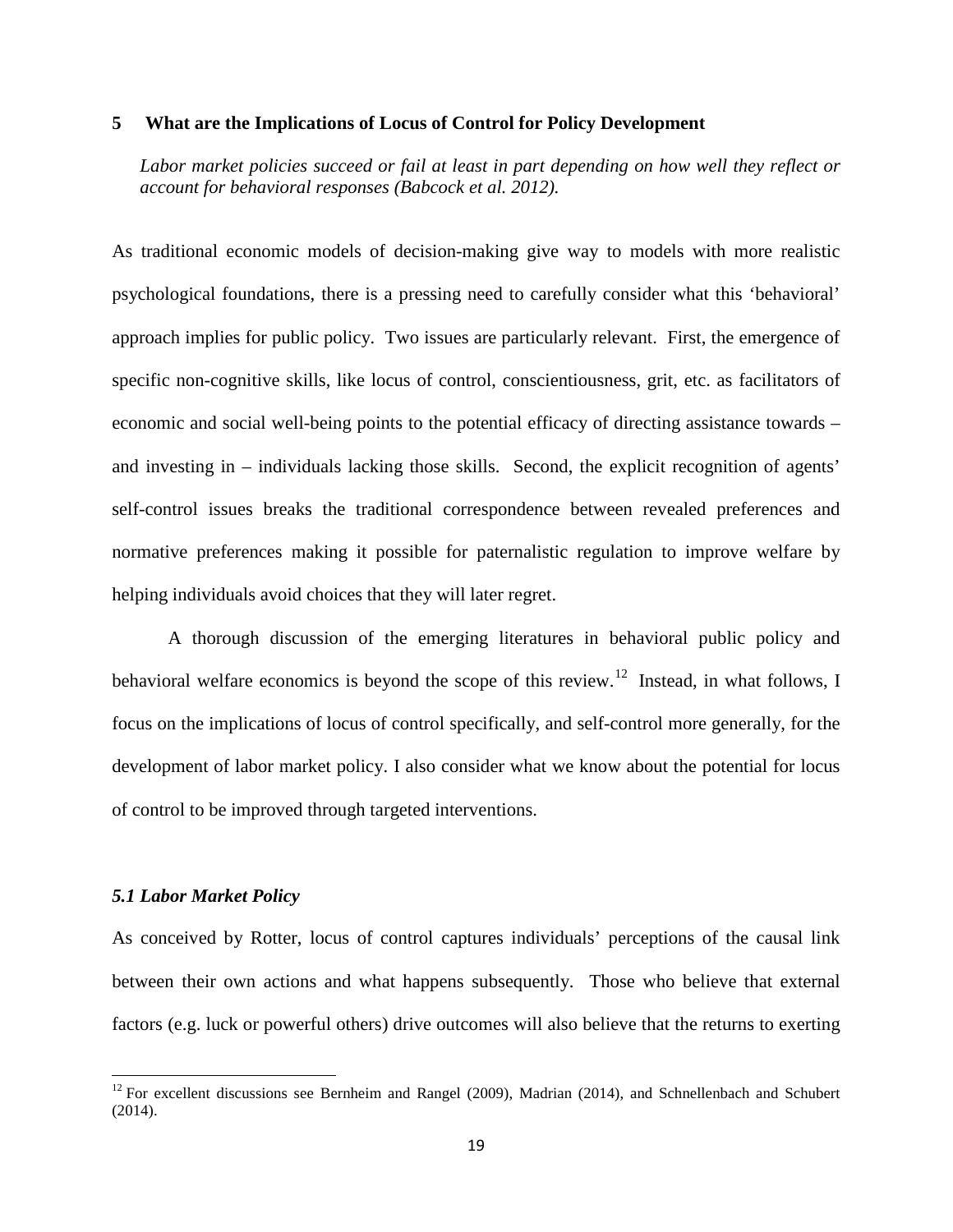effort are lower and will, therefore, be harder to motivate. This link between locus of control and individuals' subjective perceptions of the return to effort has ramifications for nearly every conceivable dimension of labor market policy. Below, I consider some of the most pressing.

The provision of benefits to the unemployed is at the core of labor market policy in many countries. The goal of the unemployment system is to allow jobseekers to maintain their consumption levels while at the same time minimizing moral hazard problems. Spinnewijn (2009) analyzes the optimal design of insurance contracts – like unemployment insurance schemes – when agents have biased beliefs about the impact of their effort (job search) in avoiding future losses (continued unemployment). Though Spinnewijn frames his discussion in the context of agents being either 'optimistic' versus 'pessimistic' in their views about the returns to effort, the distinction between an internal versus external locus of control is analogous. Any divergence between perceived and 'true' returns to effort has profound implications for the optimal design of insurance policies, in particular the level of insurance and the mix of publically-provided versus private insurance.

As Babcock, et al (2012) note, however, work incentives in programs like the unemployment benefits system must address not only moral hazard, but also agents' self-control issues. In particular, DellaVigna and Paserman (2005) demonstrate that impatient workers set lower reservation wages and search less intensively. The overall effect of impatience on the exit rate depends on the extent to which job seekers have present-biased preferences with higher levels of impatience leading those with self-control problems to exit unemployment later.

The link between self-control and effort is also at the heart of workers' labor supply decisions more generally. One important implication of extending traditional labor supply models to accommodate the role of workers' self-control in driving effort levels is that the timing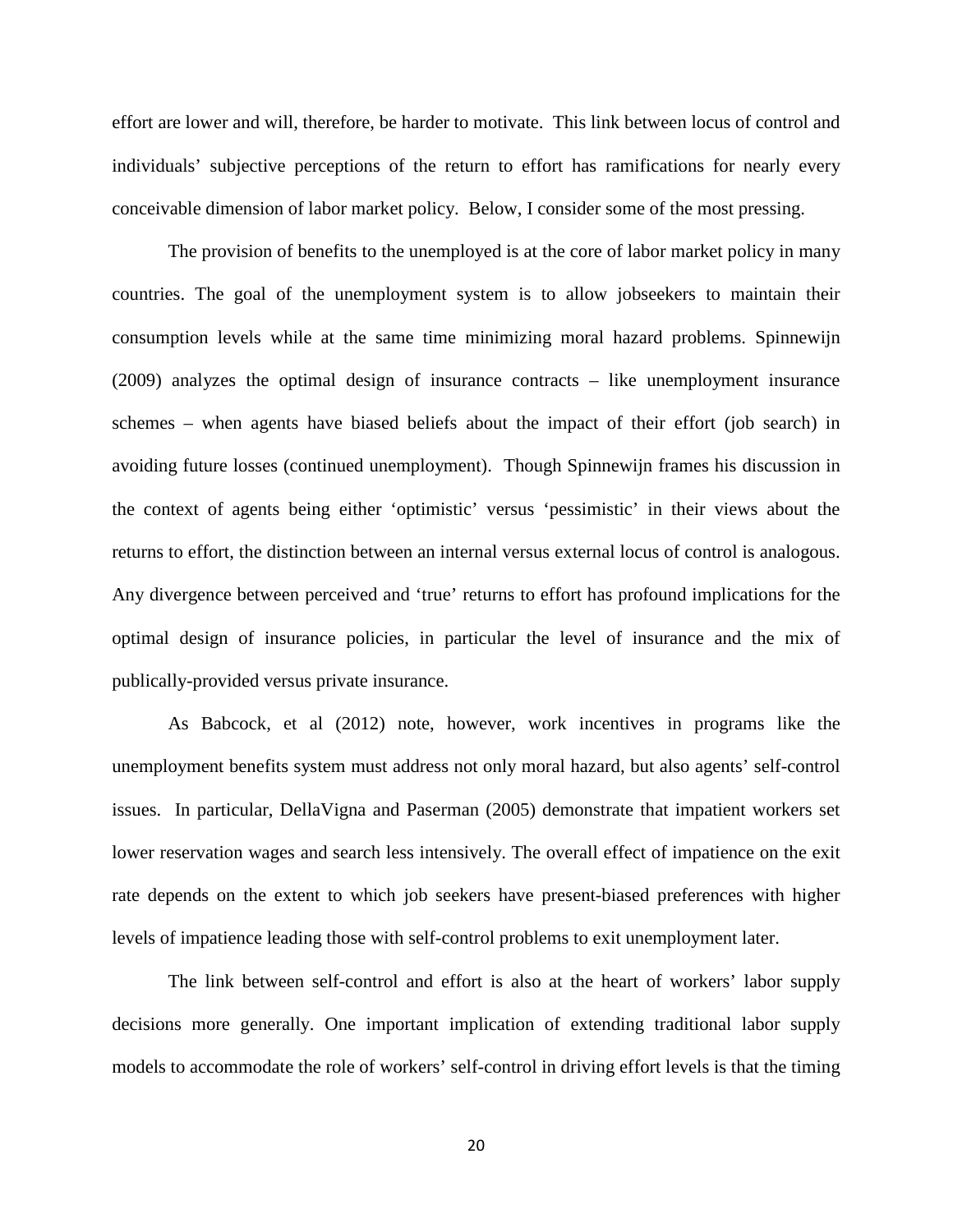of incentives matters a great deal more. In the face of temptation and self-control issues, workers' welfare is enhanced by closing the gap between when they are paid and when they would prefer to consume (Kaur et al. 2010; Parsons and Van Wesp 20[13](#page-23-0)).<sup>13</sup> Under some circumstances, however, firms may wish to mitigate self-control problems by delaying payment to employees through the use of multi-period quotas which compensate for cumulative performance (Jain 2012). Although other models predict that firms deal with workers' selfcontrol issues by reducing the lag between effort and pay-off (e.g. Kaur et al. 2010), the larger issue remains. There is no guarantee that the timing of compensation which maximizes worker welfare also maximizes firm profits. In contrast to circumstances in which workers have timeconsistent preferences and are freely able to smooth consumption across periods, self-control issues imply that the timing of pay becomes an important matter for regulation (see Parsons and Van Wesp 2013).

These sharp distinctions in the behavior of workers who differ in either their self-control or locus of control make it vital that we know more about the distribution of preferences in the population as a whole. There are limits to the extent to which both firm and social policy can be individually-tailored. Instead, policy design must have in mind some notion of a representative agent while remaining cognizant of the diversity in individual preferences, and therefore behavior. In particular, the proportion of potential workers with time-consistent versus presentbiased preferences will drive firms' optimal compensation policy (e.g. Gilpatric 2008), while the distribution of preferences among the unemployed shapes the design of optimal social assistance programs (e.g. Paserman 2008; Spinnewijn 2009). Resolving these issues is particularly challenging when workers' preferences are not easily observed.

 $\overline{\phantom{a}}$ 

<span id="page-23-0"></span> $13$  Madrian (2014) makes a similar point with respect to incentive payments designed to motivate behavioral change.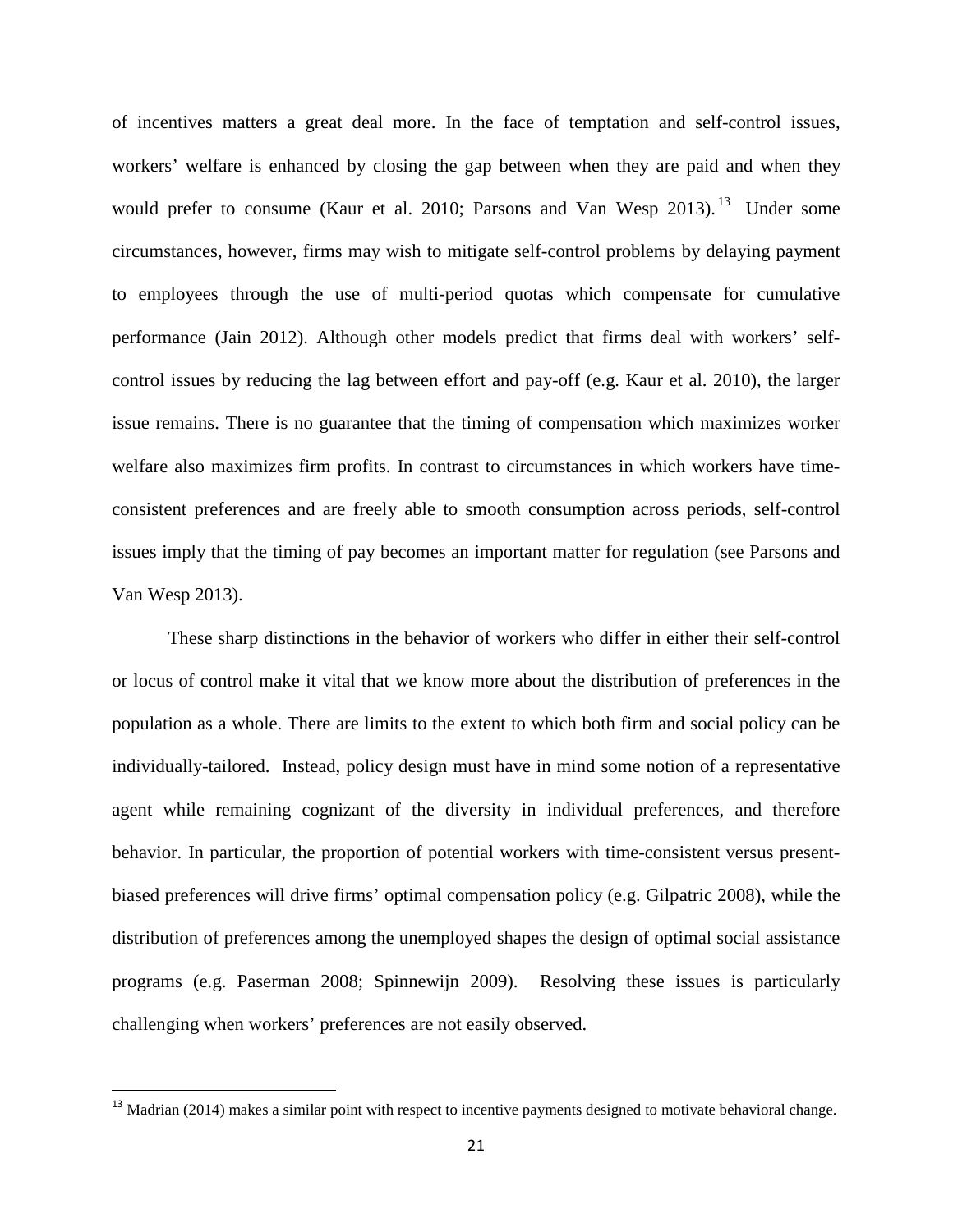Finally, one of the most important consequences of taking a behavioral approach to understanding agents' labor market decisions is that we must reconsider the welfare implications of labor market policy. In particular, behavioral models generally break the tight correspondence between choice and welfare that has guided normative welfare analysis for more than 50 years (Bernheim and Rangel 2009). If we believe that individuals' choices do not necessarily reveal information about their coherent preferences, how then can we define the social welfare function? What should be the normative benchmark we use when evaluating the welfare implications of policy initiatives? There is as yet no real consensus among economists about how to answer these questions. Many advocate for retaining strict neoclassical "rationality" as the normative benchmark, while others argue for applying the principle of revealed preferences selectively, rather than systematically, in order to allow for other aspects of well-being to be considered (see Bernheim and Rangel 2007 for a review). As Bernheim and Rangel (2007) note, however, the principle of revealed preferences is attractive in that it imposes a certain discipline on government interventions. "If choices do not unambiguously reveal an individual's notions of good and bad, then "true preferences" become the subject of debate, and every "beneficial" restriction of personal choice becomes fair game" (p.3). It is unclear how the set of policy leavers would be defined if revealed preferences are no longer the accepted benchmark for `true' preferences.

#### *5.2 Policy to Improve Locus of Control*

The jury is still out on whether interventions can enhance non-cognitive skills, like locus of control, thereby leading to better labor market outcomes. In their review of the literature, Almlund et al. (2011) are optimistic, but note that the "evidence is consistent with effects of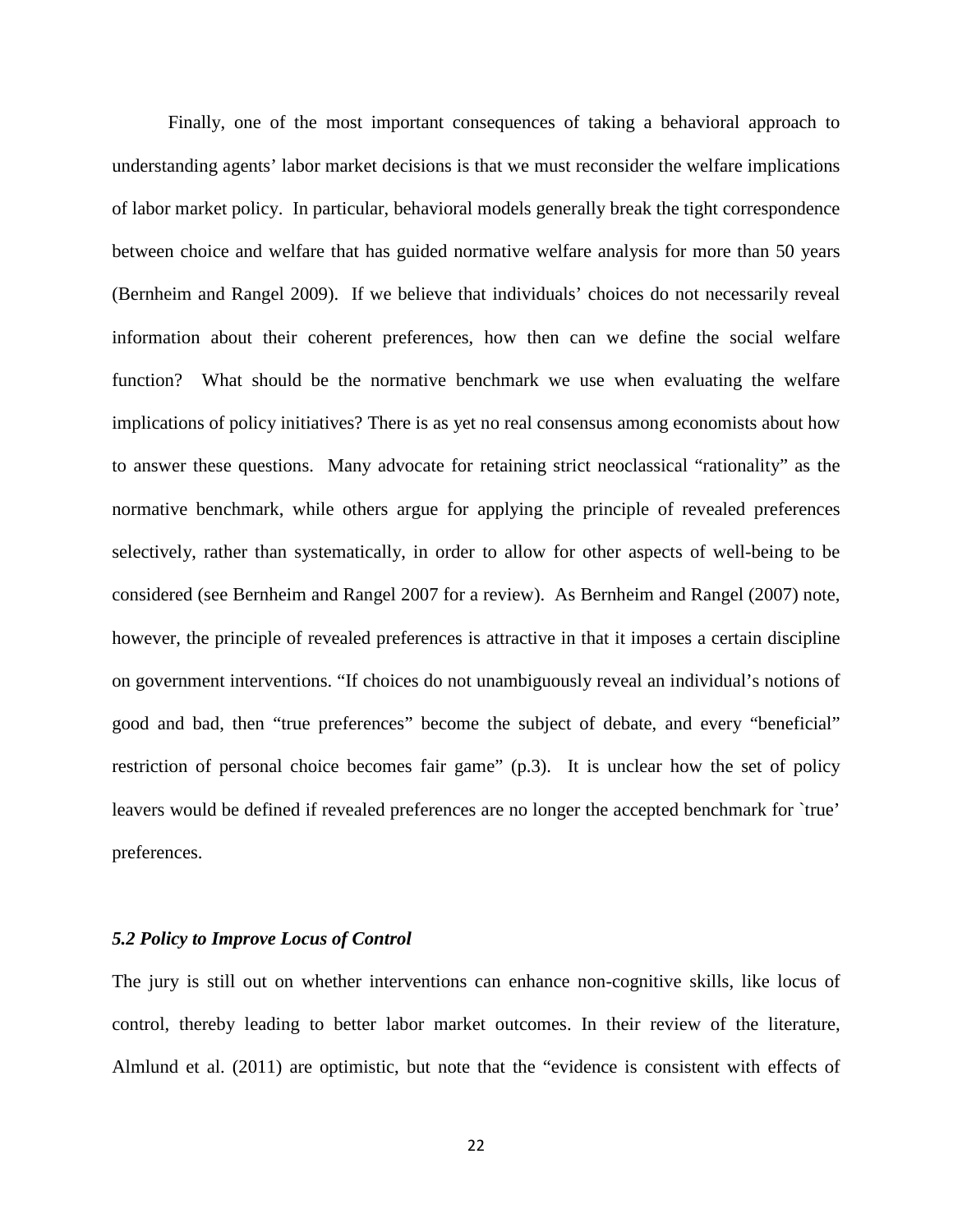interventions, but there are woefully few causal studies with long-term follow-up" (p.139).<sup>[14](#page-25-0)</sup> Gutman and Schoon (2013) also urge caution noting that "some non-cognitive skills including grit and self-control correlate strongly with outcomes but appear to be more akin to stable personality traits rather than malleable skills" (p.2).

In particular, Gutman and Schoon's (2013) recent review provides a number of useful insights into the effectiveness of interventions targeting young people's non-cognitive skills. Although they do not consider locus of control specifically, two of their findings regarding related skills are particularly relevant. First, self-efficacy is malleable, though the evidence tends to come from task-specific rather than generalized measures (p.11). Second, self-control is malleable up to age 10, but not after (p.21). Given the importance of locus of control in driving labor market outcomes, it would be useful to know whether the malleability of adolescents' locus of control is more similar to that of self-efficacy or to that of self-control.

In working-age populations, there is evidence that locus of control, like the Big Five, is stable (see Specht 2011, 2013; Cobb-Clark and Schurer 2012, 2013). However, stability is not the same thing as non-malleable and the potential malleability (or not) of many non-cognitive skills remains an open issue, subject to a great deal of research effort. It is a debate that is important to resolve. Labor economists need to know more about the potential for labor market events, work environments, compensation schedules, and institutional arrangements to shape workers' locus of control. While providing no evidence, Miller et al. (1982 p.251), for example, conjecture that the dynamic versus stable nature of the workplace environment influences the perceptions of control of the workers employed there. If true, locus of control can be expected to evolve dynamically throughout individuals' careers.

<span id="page-25-0"></span> $14$  The effectiveness of interventions to improve non-cognitive skills has been a particular focus of Heckman and his co-authors. See Almlund et al. (2011) and Heckman and Kautz (2012; 2014) for important reviews of the evidence.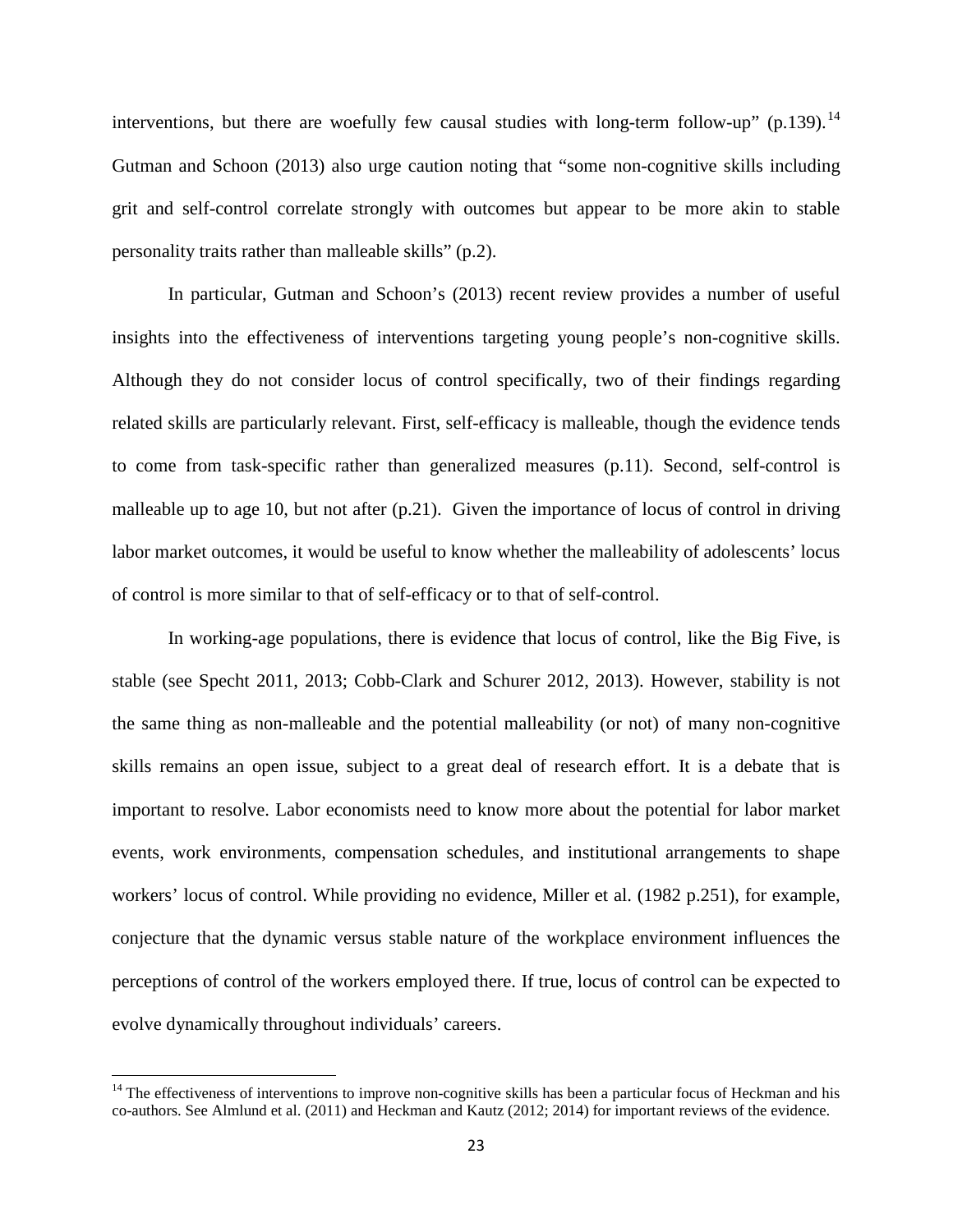The clearest evidence of a link between labor market outcomes and locus of control undoubtedly comes from Gottshalk (2005). He analyzes data from the Self-Sufficiency Project, a randomized control trial in which welfare recipients randomly received subsidies to work. These subsidies raised recipients' earnings and increased their working hours. After three years, recipients had a more internal locus of control which – given the randomized design – can be interpreted as the causal effect of the subsidy.

The bottom line is that drawing firm conclusions about the malleability of locus of control is still very difficult. It is complicated by the fact that the literature has considered a vast range of non-cognitive skills and very few studies focus on locus of control specifically. Moreover, there are critical periods for the development of human capabilities – which vary across skills – making it important to consider not only which interventions work, but also for whom and at which ages. Importantly, evidence is emerging that many non-cognitive skills like locus of control are correlated across generations (e.g. Anger 2012) and that a mother's locus of control is linked to a vast array of child outcomes (e.g. Lekfuangfu et al 2014). Thus, there is potential for interventions targeting locus of control to have important inter-generational consequences.

Labor economists need to invest more in understanding the potential for labor market outcomes to be improved through investments in locus of control.

#### **6 Conclusions:**

Locus of control is emerging as one of the core determinants of labor market success. Individuals' decisions to acquire human capital, seek out new challenges, and work hard have all been linked to the extent to which they believe that what they do has consequences. As a result,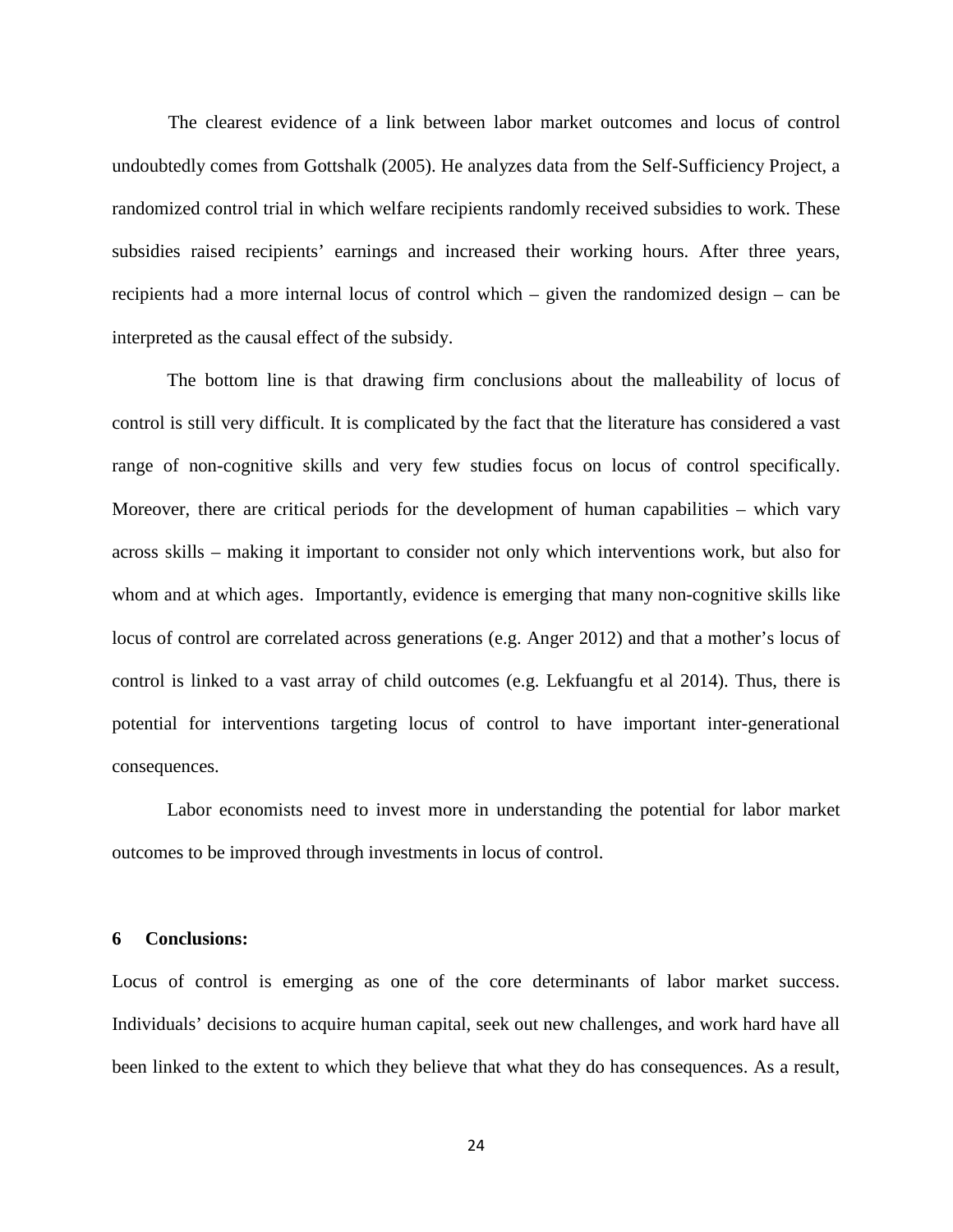firms and governments must carefully account for locus of control when designing incentive contracts, initiatives, and policies to motivate workers' behavior.

The rapidly expanding literature on the labor market consequences of locus of control is leading to new insights into the decisions that workers and firms make, how labor markets function, and what drives labor market success. Nonetheless, there remains much to do. In particular, developing a deeper understanding of four key issues would be particularly useful: i) the measurement of locus of control; ii) the mechanisms linking locus of control to labor market outcomes; iii) the magnitude of the effects of locus of control; and iv) the malleability of locus of control.

It is likely that economists will always be intrinsically more interested in locus of control as a general, rather than a context-specific, non-cognitive skill. Despite this, there is a great deal to be gained by paying more attention to the measures we are using and beginning to isolate locus of control *per se* from related concepts such as self-efficacy, motivation, and self-control. Though similar, these concepts are not identical and a richer understanding of labor market behavior is likely to emerge if we are able to distinguish between them. In particular, taking more care in measurement would perhaps allow us to begin to make progress in sorting out the mechanism linking locus of control to labor market success. This is important because the optimal responses to disparity in workers' locus of control is likely to depend on whether locus of control captures expectations about investment returns, perceptions of risk, self-control problems, or motivation.

Going forward, it will be important to develop a yardstick for benchmarking the magnitude of the effects we are observing. We need a better understanding of whether or not the effects of locus of control we are observing are economically meaningful. Without this, it is

25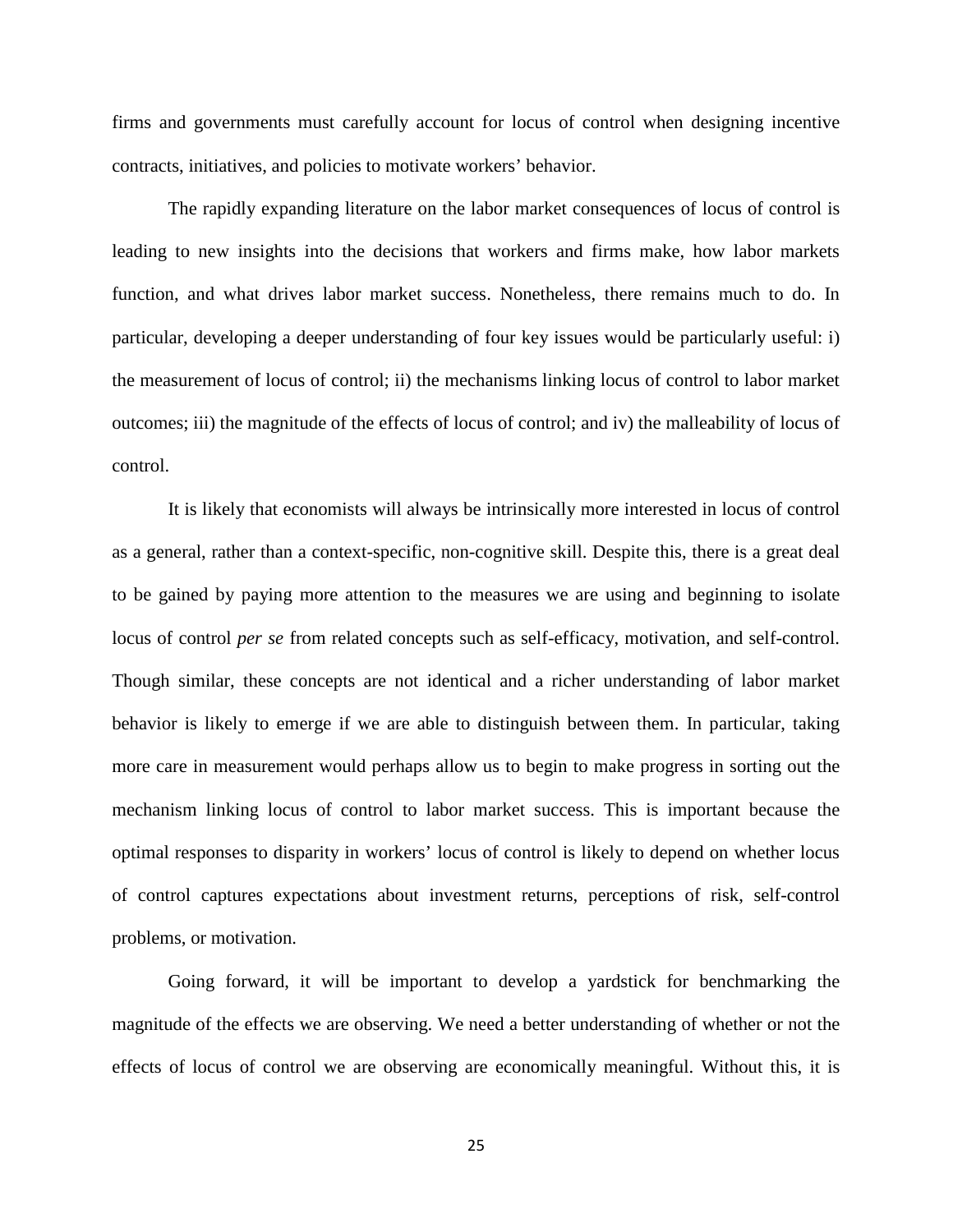difficult to know where to focus our attention and researchers will struggle to reach substantive conclusions.[15](#page-28-0)

Finally, in most countries, ensuring that individuals' have the ability to participate productively in the labor market is at the forefront of national efforts to promote economic mobility, reduce poverty, insure households against risk, and enhance overall well-being. There is a clear relationship between locus of control and labor market success. Given this, it is imperative that we know more about the malleability of locus of control in order to assess the extent to which important social objectives can be achieved by improving individuals' locus of control.

<span id="page-28-0"></span><sup>&</sup>lt;sup>15</sup> For example, see Cobb-Clark and Schurer (2013) and Boyce et al. (2013) who reach substantially different conclusions despite having found effect sizes that are similar in magnitude.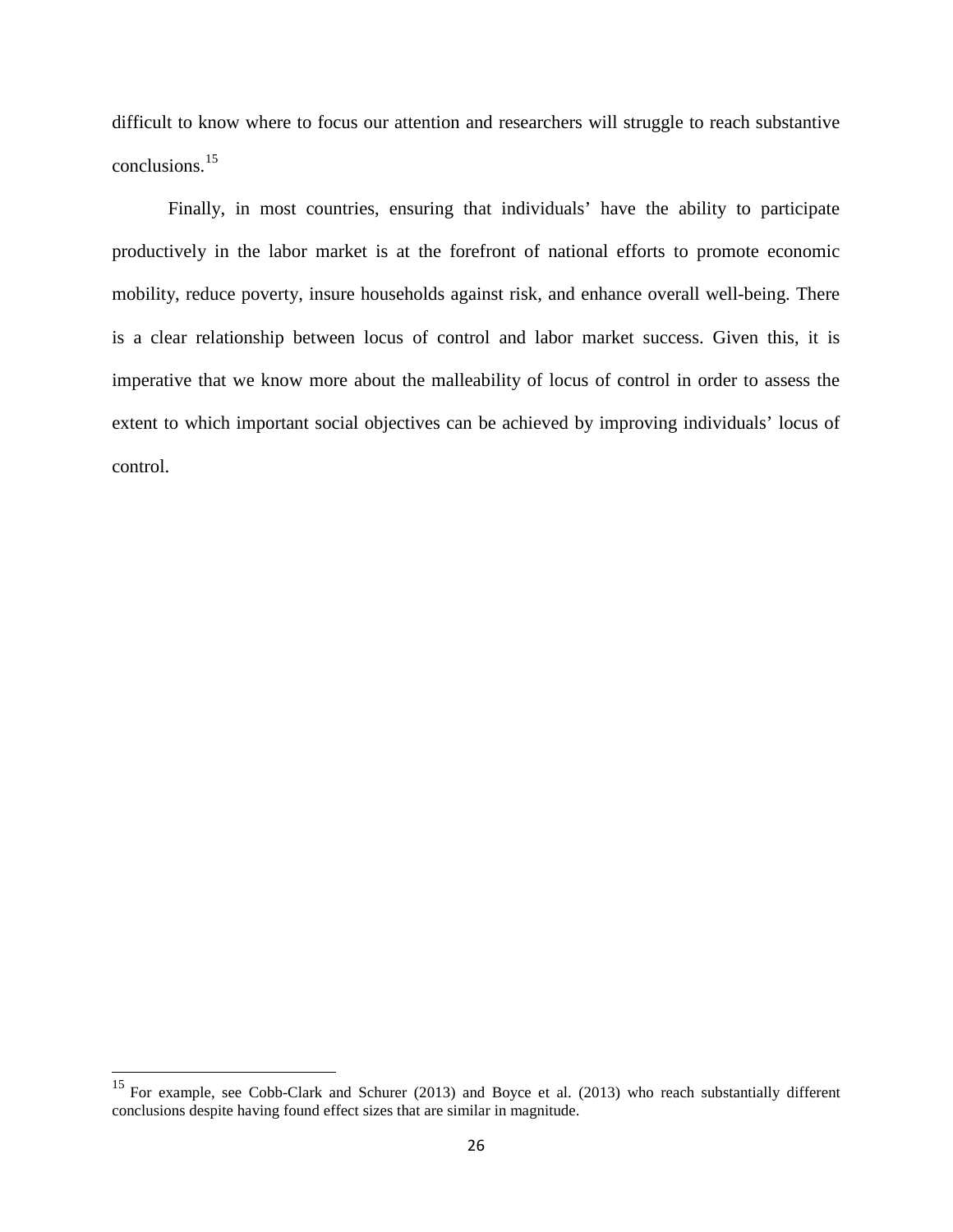#### **References:**

- Anger S (2012) Intergenerational transmission of cognitive and noncognitive skills. In: Ermisch J, Jantti M, Smeeding, T (ed) From Parents to Children: The Intergenerational Transmission of Advantage. Russell Sage Foundation, New York, pp 393-421.
- Ajzen I (2002) Perceived behavioral control, self-efficacy, locus of control and the theory of planned behavior. J Appl Soc Psychol 32:665-683. doi: 10.1111/j.15591816.2002.tb00236.x
- Almlund M, Duckworth AL, Heckman J, Kautz T (2011) Personality psychology and economics. In: Hanushek E, Machin S, Woessman L (ed) Handbook of the Economics of Education Volume 4. North-Holland, Amsterdam, The Netherlands, pp 1-181
- Andrisani P (1977) Internal-external attitudes, personal initiative, and the labor market experience of white and black men. J Hum Resour 12:308-328. doi: 10.2307/145493
- Andrisani P (1981) Internal-external attitudes, sense of efficacy, and labor market experience: A reply to Duncan and Morgan. J Hum Resour 16:658-666. doi: 10.2307/145241
- Atkinson JW (1964) An introduction to motivation. Van Nostrand, Princeton NJ.
- Avtgis TA (1998) Locus of control and persuasion, social influence, and conformity: A metaanalytic review. Psycho Rep 83:899-903. doi: 10.2466/pr0.1998.83.3.899
- Babcock L, Congdon WJ, Katz LF, Mullainathan S (2012) Notes on behavioural economics and labor market policy. IZA J Labor Policy 1(2). doi: 10.1186/2193-9004-1-2
- Bandura A (1977) Self-efficacy: Toward a unifying theory of behavioral change. Psychol Rev 84:191-215. doi: 10.1037/0033-295X.84.2.191
- Bandura A (1986) Social foundations of thought and action*.* Prentice-Hall, Englewood Cliffs, NJ
- Bandura A (1989) Human agency in social cognitive theory. Am Psychol 44(9):1175-1184. doi: 10.1037/0003-066X.44.9.1175
- Bandura A (2000) Cultivate self-efficacy for personal and organizational effectiveness. In: Locke E.A (ed) The blackwell handbook of principles of organizational behavior. Blackwell Publishers Inc, Oxford, U.K, pp 120-136
- Baumeister RF, Vohs KD, and Tice DM (2007) The strength model of self-control. Curr Dir Psychol Sci 16:351-355*.* doi: 10.1111/j.1467-8721.2007.00534.x
- Becker A, Deckers T, Dohmen T, Falk A, Koss F (2012) The relationship between economic preferences and psychological personality measures. Annu Rev Econ 4:453-478. doi: 10.1146/annurev-economics-080511-110922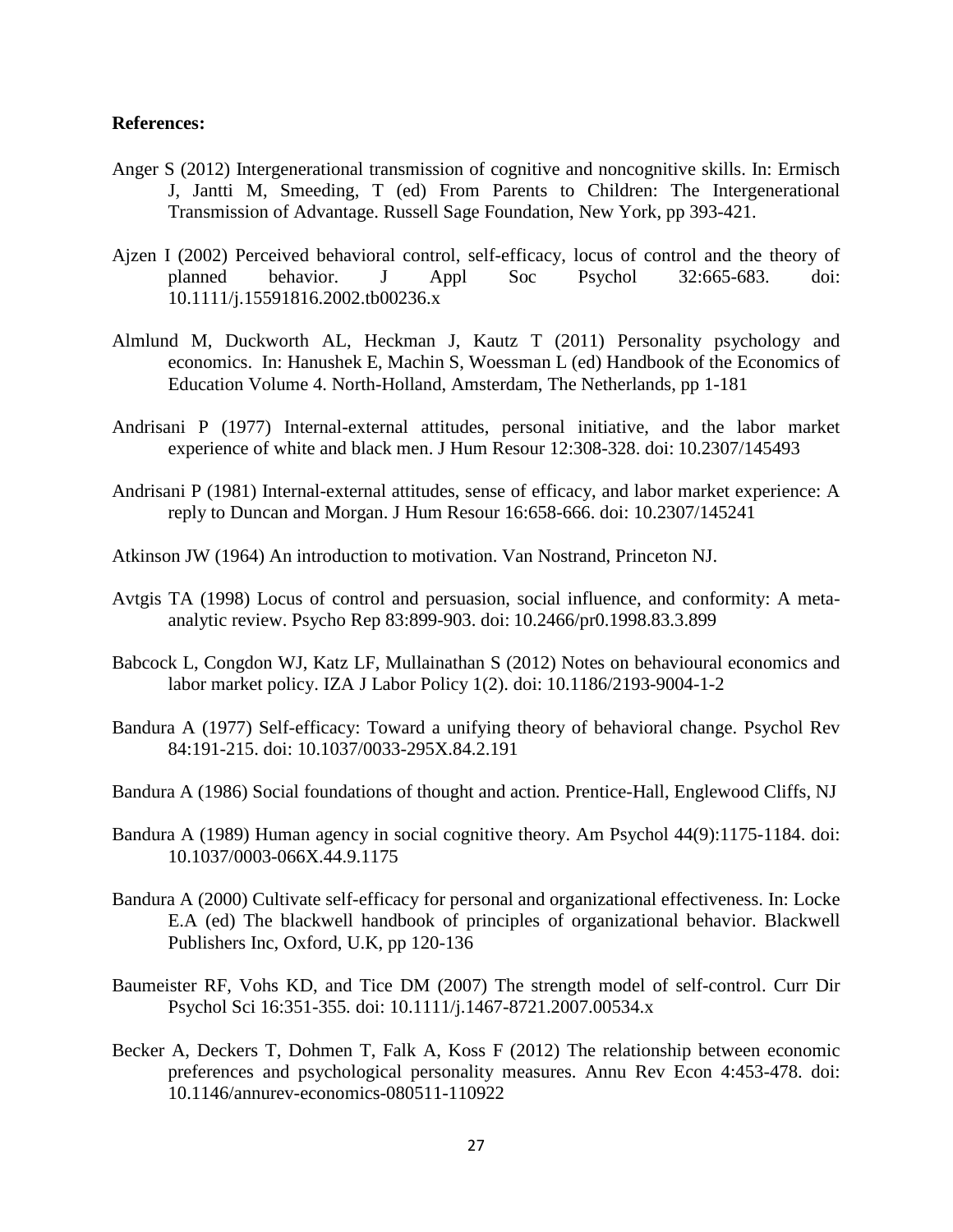- Bernheim BD, Rangel A (2007) Behavioral public economics: Welfare and policy analysis with nonstandard decision-makers. In: Diamond P, Vartainen H (ed) Behavioral economics and its applications. Princeton University Press, New Jersey, pp 7-81
- Bernheim BD, Rangel A (2009) Beyond revealed preference: Choice-theoretic foundations for behavioral welfare economics. Q J Econ 124:51-104. doi: 10.1162/qjec.2009.124.1.51
- Borghans, L, Duckworth, AL, Heckman, JJ, ter Weel, B (2008) The economics and psychology of personality traits. J Hum Resour 43(4): 972-1059
- Bowles S, Gintis H, Osborne M (2001) The determinants of earnings: A behavioral approach. J Econ Lit 39(4):1137-1176. doi: 10.1257/jel.39.4.1137
- Boyce CJ, Wood AM, Powdthavee N (2013) Is personality fixed? Personality changes as much as 'variable' economic factors and more strongly predicts changes to life satisfaction. Soc Indic Res 111(1):287-305. doi: 10.1007/s11205-012-0006-z
- Caliendo M, Cobb-Clark DA, Uhlendorff A (2013) Locus of control and job search strategies. Rev Econ Stat*,* forthcoming
- Caliendo M, Fossen F, Kritikos A (2014) Personality characteristics and the decision to become and stay self-employed. Small Bus Econ 42(4):787-814. doi: 10.1007/s11187-013-9514-8
- Cebi M (2007) Locus of control and human capital investment revisited. J Hum Resour 42 (4):919-932. doi: 10.2307/40057334
- Chan MK (2014) Welfare dependence and self-control: An empirical analysis. Unpublished working paper, University of Technology Sydney, available at [www.uts.edu.au/sites/default/files/edg\\_wp19.pdf](http://www.uts.edu.au/sites/default/files/edg_wp19.pdf)
- Chiteji N (2010) Time preference, noncognitive skills, and well being across the life course: Do noncognitive skills encourage healthy behavior? Am Econ Rev: Papers & Proc 100:200- 204. doi: 10.1257/aer.100.2.200
- Clark G (1994) Factory discipline. J Econ Hist 54(1):128-163. doi: 10.2307/2122694
- Cobb-Clark DA, Kassenboehmer SC, Sinning MG (2013) Locus of control and savings. IZA Discussion Paper No. 7837, December. doi: [10.2139/ssrn.2366519](http://dx.doi.org/10.2139/ssrn.2366519)
- Cobb-Clark DA, Kassenboehmer SC, Schurer S (2014) Healthy habits: The connection between diet, exercise, and locus of control. J Econ Behav Organ 98:1-28. doi: 10.1016/j.jebo.2013.10.011
- Cobb-Clark DA, Schurer S (2012) The stability of big-five personality traits. Econ Lett 115(1):11-15. doi: 10.1016/j.econlet.2011.11.015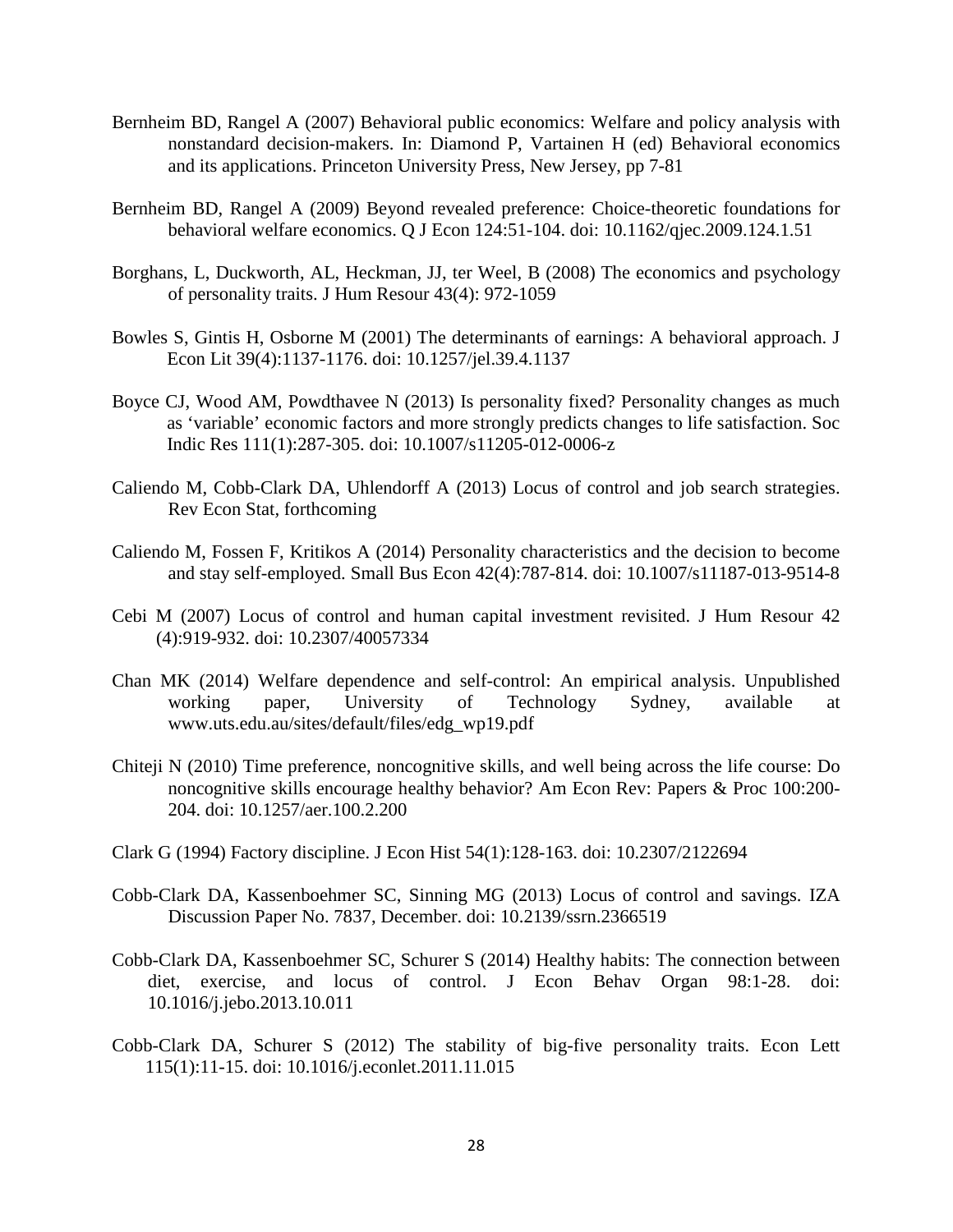- Cobb-Clark DA, Schurer S (2013) Two economists' musings on the stability of locus of control. Econ J [123\(570\):](https://owa.unimelb.edu.au/OWA/redir.aspx?C=J9buvqlDNkaLrHSHVWb_y407zJDNrtAIqDJx-7vIzNy9WrbAlb6QfVKxhsYei7PMJF609NbiLR8.&URL=http%3a%2f%2fonlinelibrary.wiley.com%2fdoi%2f10.1111%2fecoj.2013.123.issue-570%2fissuetoc) 358-400. doi: 10.1111/ecoj.12069
- Cobb-Clark DA, Tan M (2011) Noncognitive skills, occupational attainment, and relative wages. Labour Econ 18(1):1-13. doi: 10.1016/j.labeco.2010.07.003
- Coleman M, DeLeire T (2003) An economic model of locus of control and the human capital investment decision. J Hum Resour 38(3):701-721. doi: 10.2307/1558773
- DellaVigna S (2009) Psychology and economics: Evidence from the field. J Econ Lit 47(2):315- 372.doi: 10.1257/jel.47.2.315
- DellaVigna S, Paserman MD (2005) Job search and impatience. J Labor Econ 23(3):527-588. doi: 10.1086/430286
- Dohmen T (2014) Behavioural labour economics: Advances and future extensions. Labour Econ 30:71-85. doi: 10.1016/j.labeco.2014.06.008
- Duckworth AL, Kern ML (2011) A meta-analysis of the convergent validity of self-control measures. J Res Pers 45(3):259-268. doi: 10.1016/j.jrp.2011.02.004
- Duncan GJ, Dunifon R (1998) Soft skills and long run labor market success. In: Polochek S (ed) Research in Labor Economics. JAI Press, Stamford, Conn, pp 123-129
- Dunifon R, Duncan GJ (1998) Long-run effects of motivation on labor-market success. Soc Psychol Quart 61(1):33-48. doi: 10.2307/2787056
- Esteban S, Miyagawa E, Shum M (2007) Nonlinear pricing with self-control preferences. J Econ Theory 135:306-338. doi: 10.1016/j.jet.2006.04.007
- Furnham A (1986) Economic locus of control. Human Relat 39(1):29-43. doi: 10.1177/001872678603900102
- Gallo WT, Endrass J, Bradley EH, Hell D, Kasl SV (2003) The influence of internal control on the employment status of German workers. Schmollers Jahrbuch 123:71-82. doi: 10.3790/schm.133.2.215
- Gilpatric SM (2008) Present-biased preferences, self-awareness, and shirking. J Econ Behav Organ 67:735-754. doi: 10.1016/j.jebo.2007.05.004
- Goldsmith AH, Veum JR, Darity W Jr (1996) The psychological impact of unemployment and joblessness. J of Socio-Econ 25(3):333-358. doi: 10.1016/S1053-5357(96)90009-8
- Goldsmith AH, Veum JR, Darity W Jr (1997) The impact of psychological and human capital on wages. Econ Inq 35:815-829. doi: 10.1111/j.1465-7295.1997.tb01966.x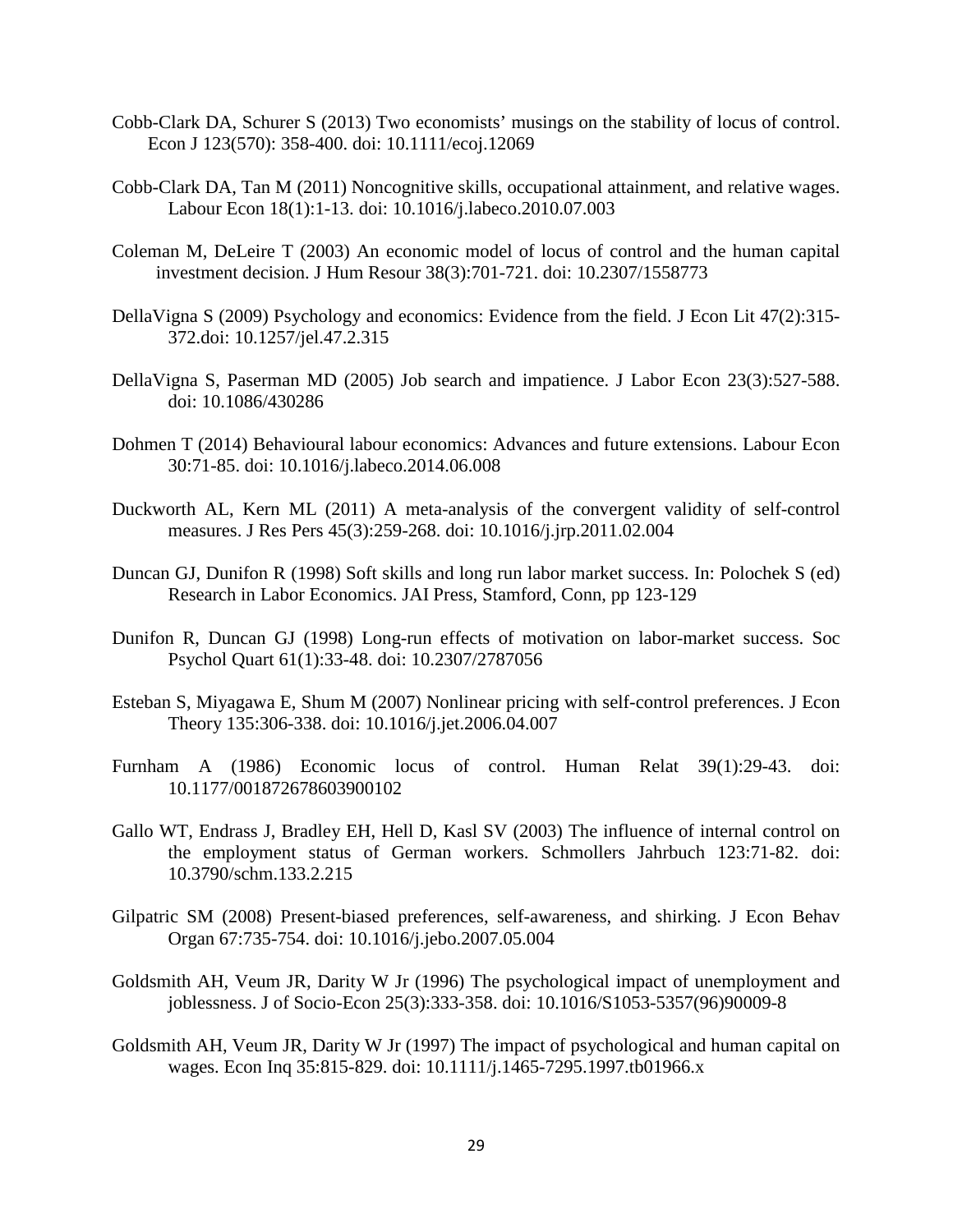- Goldsmith AH, Veum JR, Darity W Jr (2000) Motivation and labor market outcomes. In: Polachek S, Tatsiramos K (ed) Research in Labor Economics (Volume 19). Emerald Group Publishing Limited, pp 109-146. doi: 10.1016/S0147-9121(00)19006-5
- Gottshalk P (2005) Can work alter welfare recipients' beliefs? J Policy Anal Manag 24(3):485- 498. doi: 10.1002/pam.20111
- Gutman LM, Schoon I (2013) The impact of non-cognitive skills on outcomes for young people: Literature review. Education Endowment Foundation, London, available at http://hdl.voced.edu.au/10707/287500. Accessed 11 November 2014
- Hansemark OC (2003) Need for achievement, locus of control and the prediction of business start-ups: A longitudinal study. J Econ Psychol 24:301-319. doi: 10.1016/S0167- 4870(02)00188-5
- Heckman J, Kautz T (2012) Hard evidence on soft skills. Labour Econ 19:451-464. doi: 10.1016/j.labeco.2012.05.014
- Heckman J, Kautz T (2014) Fostering and measuring skills interventions that improve character and cognition. In: Heckman JJ, Humphries JE, Kautz T (ed) The GED myth: Education, achievement tests, and the role of character in American life. University of Chicago Press, Chicago, IL, pp 341-430
- Heckman J, Stixrud J, Urzua S (2006) The effects of cognitive and noncognitive abilities on labor market outcomes and social behavior. J Labor Econ 24:411-482. doi: 10.1086/504455
- Heineck G, Anger S (2010) The returns to cognitive abilities and personality traits in Germany. Labour Econ 17:535-546. doi: 10.1016/j.labeco.2009.06.001
- Heller M (2005) Court ruling that employer's integrity test violated ADA could open door to litigation. Workforce Manag 84(9):74-77.
- Hill MS, Augustyniak S, Duncan GJ, Gurin G, Gurin P, Liker JK, Morgan JN, Pnza M (1985) Motivation and economic mobility (Research report series). Institute for Social Research, The University of Michigan, Ann Arbor
- Hsu C (2004) The testing of America. US News and World Report 137(9):68-69.
- Jain S (2012) Self-control and incentives: An analysis of multiperiod quota plans. Market Sci 31(5):855-869. doi: [10.1287/mksc.1120.0714](http://dx.doi.org/10.1287/mksc.1120.0714)
- Judge TA, Bono JE (2001) Relationship of core self-evaluations traits—self-esteem, generalized self-efficacy, locus of control, and emotional stability—with job satisfaction and job performance: A meta-analysis. J Appl Psychol 86:80-92. doi: [10.1037/0021-9010.86.1.80](http://psycnet.apa.org/doi/10.1037/0021-9010.86.1.80)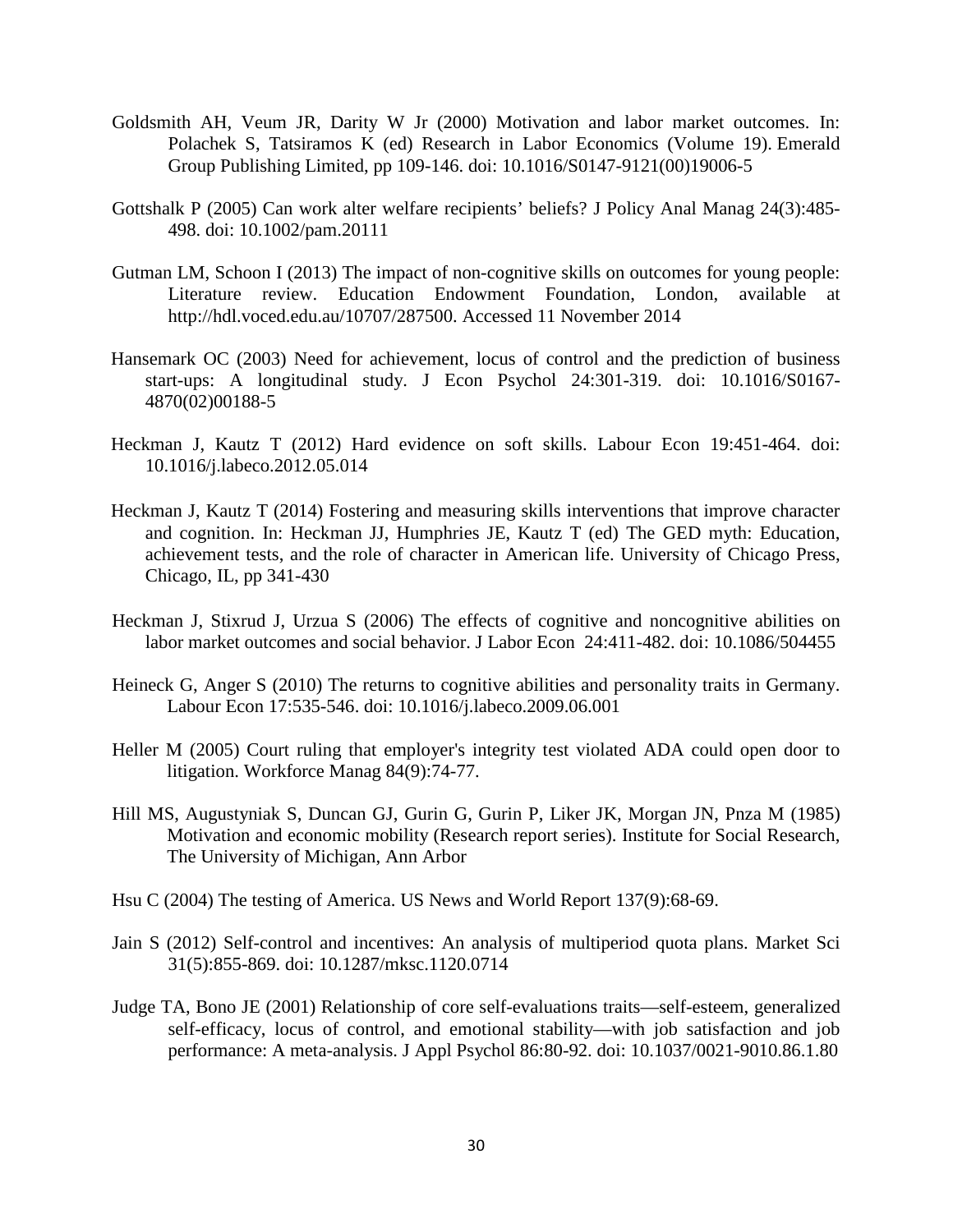- Judge TA, Bono JE, Locke EA (2000) Personality and job satisfaction the mediating role of job characteristics. J Appl Psychol 85(2):237-249. doi: [10.1037/0021-9010.85.2.237](http://psycnet.apa.org/doi/10.1037/0021-9010.85.2.237)
- Judge TA, Erez A, Bono JE, Thoresen CJ (2002) Are measures of self-esteem, neuroticism, locus of control, and generalized self-efficacy indicators of a common core construct? J Pers Soc Psychol 83:693-710. doi: [10.1037/0022-3514.83.3.693](http://psycnet.apa.org/doi/10.1037/0022-3514.83.3.693)
- Judge TA, Erez A, Bono JE, Thoresen CJ (2003) The core self-evaluations scale: Development of a measure. Pers Psychol 56:303-331. doi: 10.1111/j.1744-6570.2003.tb00152.x
- Judge TA, Hurst C (2007) Capitalizing on one's advantages: Role of core self-evaluations. J Appl Psychol 92(5):1212-1227. doi: [10.1037/0021-9010.92.5.1212](http://psycnet.apa.org/doi/10.1037/0021-9010.92.5.1212)
- Kaplan SE, Reneau JH, Whitecotton S (2001) The effect of predictive ability information, locus of control, and decision maker involvement on decision aid reliance. J Behav Decis Making 14:35-50. doi: 10.1002/1099-0771(200101)14:1<35::AID-BDM364>3.0.CO;2-D
- Kaur S, Kremer M, Mullainathan S (2010) Self-control and the development of work arrangements. Am Econ Rev 100(2):624-628. doi: 10.1257/aer.100.2.624
- Kaur S, Kremer M, Mullainathan S (2011) Self-control and at work. Unpublished working paper, available at [www.princeton.edu](http://www.princeton.edu/)
- Laibson D (1997) Golden eggs and hyperbolic discounting. J Econ 112(2):443-77. doi: 10.1162/003355397555253
- Lee DS, McCray J (2005) Crime, punishment, and myopia. NBER WP 11491, National Bureau of Economic Research. doi: 10.3386/w11491
- Lefcourt HM (1992) Durability and impact of the locus of control construct. Psycho Bull 112(3):411-414. doi: 10.1177/1066480713515160
- Lekfuangfu, WN, Cornaglia, F, Powdthavee, N, Warrinnier, N (2014) Locus of control and its intergenerational implications for early childhood skill formation. IZA Discussion Paper 8487.
- Levin L (1998) Are assets fungible? Testing the behavioral theory of life-cycle savings. J Econ Behav Organ 36:59-83. doi: 10.1016/S0167-2681(98)00070-5
- Madrian BC (2014) Applying insights from behavioral economics to policy decisions. Annu Rev Econ 6:663-688. doi: 10.1146/annurev-economics-080213-041033
- McGee A (2014) How the perception of control influences unemployed job search. Ind Labor Relat Rev, forthcoming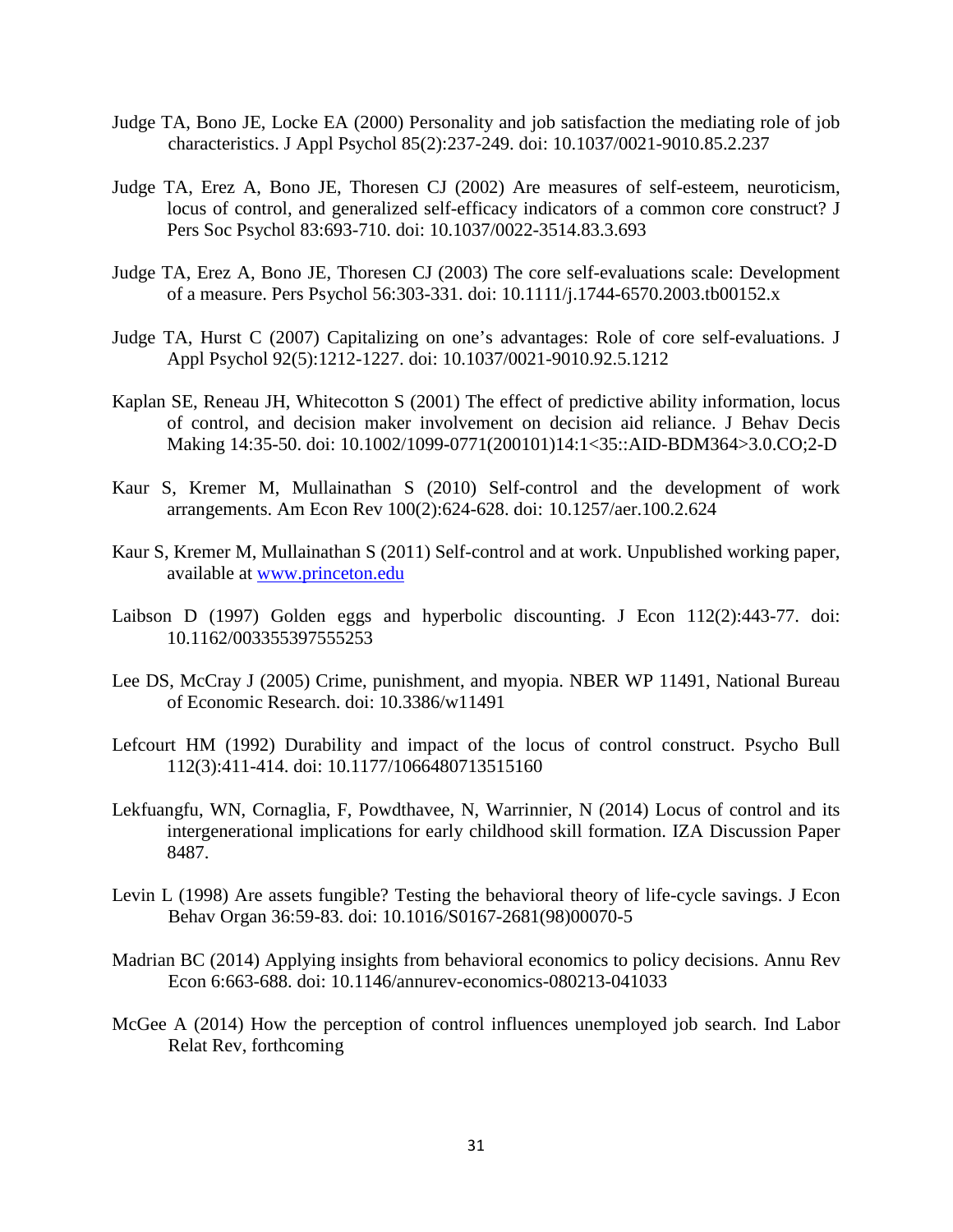- McGee A, McGee P (2011) Search, effort, and locus of control. IZA Discussion Paper No. 5948, August, available at<http://ftp.iza.org/dp5948.pdf>
- Mendolia S, Walker I (2014a) The effect of noncognitive traits on behaviours in adolescence. Health Econ 23(9):1146-1158. doi: 10.1002/hec.3043
- Mendolia, S, Walker, I (2014b) The effect of personality traits on subject choice and performance in high school: Evidence from an English cohort. Econ Educ Rev, 43: 47–65
- Miller DM, De Vries MFRK, Toulouse JM (1982) Top executive locus of control and its relationship to strategy-making, structure, and environment. Acad Manag J 25(2):237- 253. doi: 10.2307/255988
- Mount MK, Barrick MR (1998) Five reasons why the big five article has been frequently cited. Pers Psychol 51:849-857. doi: 10.1111/j.1744-6570.1998.tb00743.x
- Ng TWH, Sorensen KL, Eby LT (2006) Locus of control at work: A meta-analysis. J Organ Behav 27(8):1057-1087. doi: 10.1002/job.416
- O'Donoghue T, Rabin M (1999) Doing it now or later. Am Econ Rev 89(1):103-124. doi: 10.2307/116981
- Offerhaus J (2013) The type to train: Impacts of personality characteristics on further training participation. SOEP Discussion Paper No. 531, available at [www.diw.de/documents/publikationen/73/diw\\_01.c.414552.de/diw\\_sp0531.pdf](http://www.diw.de/documents/publikationen/73/diw_01.c.414552.de/diw_sp0531.pdf)
- Osborne M (2000) The power of personality: Labor market rewards and the transmission of earnings. PhD Dissertation, University of Massachusetts Amherst.
- Osborne Groves M (2005) How important is your personality? Labor market returns to personality for women in the US and UK. J Econ Psychol 26:827-841. doi: 10.1016/j.joep.2005.03.001
- Parsons CA, Van Wesep ED (2013) The timing of pay. J Financ Econ 109:373-397. doi: 10.1016/j.jfineco.2013.03.005
- Paserman MD (2008) Job search and hyperbolic discounting: Structural estimation and policy evaluation. Econ J 18(531):1418-1453. doi: 10.1111/j.1468-0297.2008.02175.x
- Pearlin LI, Schooler C (1978) The structure of coping. J Health Soc Behav 19(1):2-21. doi: 10.2307/2136319
- Piatek R, Pinger P (2010) Maintaining (locus of) control? Assessing the impact of locus of control on education decisions and wages. IZA Discussion Paper 5289, available at http://ftp.iza.org/dp5289.pdf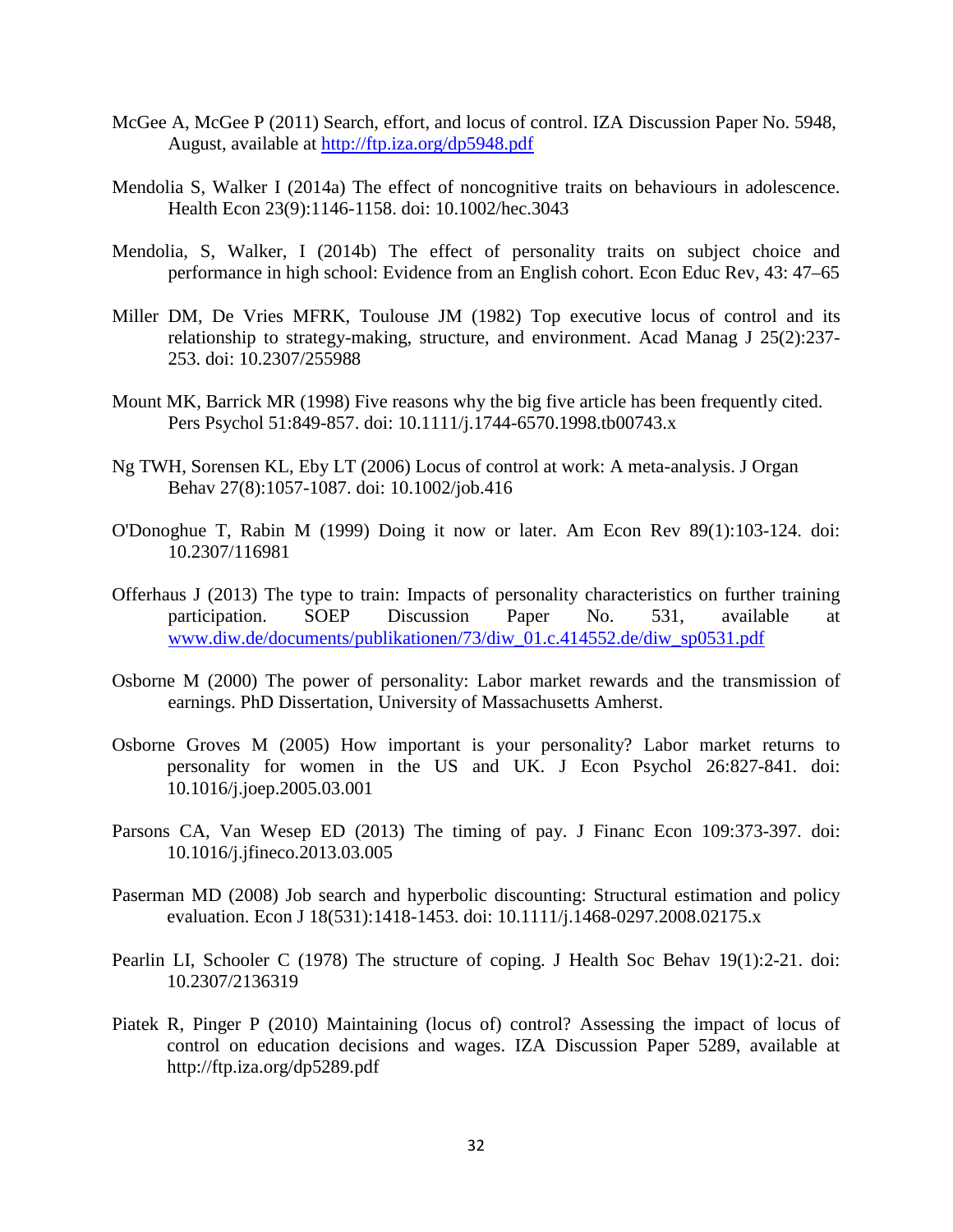- Richards PS (1985) Construct validation of the self-control schedule. J Res Pers 19:208-218. doi: 10.1016/0092-6566(85)90029-7
- Rose JS, Medway FJ (1981) Teacher locus of control, teacher behavior, and student behavior as determinants of student achievement. J Educ Res 74(6):375-381. doi: 10.2307/27539844
- Rosenbaum M (1980) A schedule for assessing self-control behaviors: Preliminary findings. Behav Ther 11:109-121. doi: 10.1016/S0005-7894(80)80040-2
- Rothstein MG, Goffin RD (2006) The use of personality measures in personnel selection: What does current research support? Hum Resour Manage R 16:155-180. doi: 10.1016/j.hrmr.2006.03.004
- Rotter JB (1954) Social learning and clinical psychology. Prentice-Hall, Englewood Cliffs, NJ
- Rotter JB (1966) Generalized expectancies of internal versus external control of reinforcements. Psychol Monogr 80(1):1-28. doi: [10.1037/h0092976](http://psycnet.apa.org/doi/10.1037/h0092976)
- Rotter JB (1990) Internal versus external control of reinforcement: A case history of a variable. Am Psychol 45(4):489-493. doi: [10.1037/0003-066X.45.4.489](http://psycnet.apa.org/doi/10.1037/0003-066X.45.4.489)
- Ruhm CJ (2012) Understanding overeating and obesity. J Health Econ 31:781-796. doi: 10.1016/j.jhealeco.2012.07.004
- Salamanca N, Grip A, Fourage D, Montizaan R (2015) Locus of control and investment in risky assets. In: Salamanca N, Economic preferences and risk taking. Dissertation, Maastricht University
- Santos P (2013) Investment, property rights, and locus of control. Unpublished working paper, Monash University.
- Schnellenbach J, Schubert C (2014) Behavioral political economy: A survey. CESifo Working Paper 4988, September, available at SSRN: <http://ssrn.com/abstract=2507739>
- Schnitzlein DD, Stephani J (2013) Locus of control and low-wage mobility. SOEP Working Paper 589, DIW, available at www.diw.de/documents/publikationen/73/diw\_01.c.429214.de/diw\_sp0589.pdf
- Schurer S (2014) Bouncing back from health shocks: Locus of control, labor supply, and mortality. IZA Discussion Paper 8203, May, available at<http://ftp.iza.org/dp8203.pdf>
- Selart M (2005) Understanding the role of locus of control in consultative decision-making: A case study. Manag Decis 43(3):397-412. doi: 10.1108/00251740510589779
- Semykina A, Linz SJ (2007) Gender differences in personality and earnings: Evidence from Russia. J Econ Psychol 28:387-410. doi: 10.1016/j.joep.2006.05.004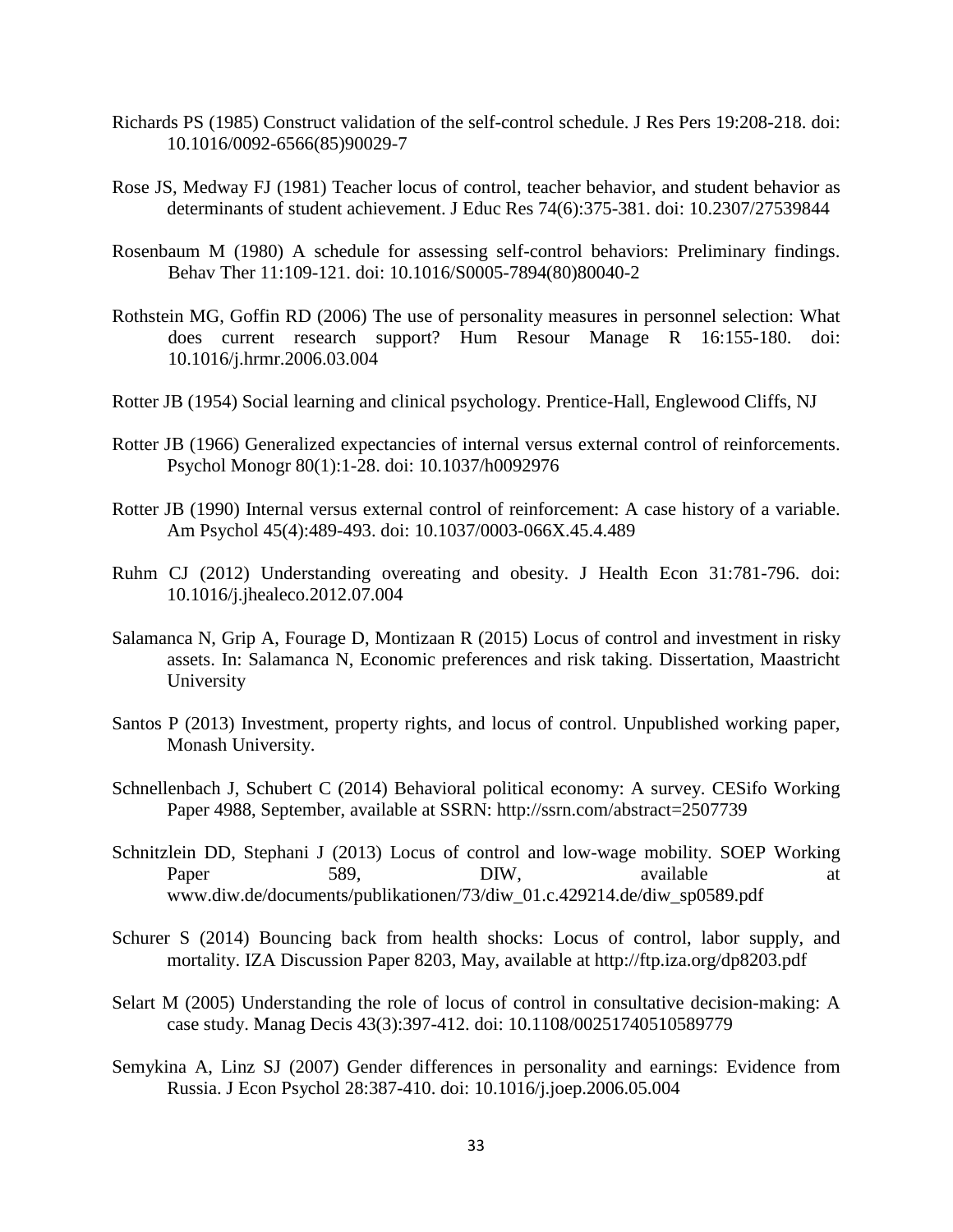- Shefrin HM, Thaler RH (1988) The behavioral life-cycle hypothesis. Econ Inq 26(4):609-643. doi: 10.1111/j.1465-7295.1988.tb01520.x
- Skaalvik EM, Skaalvik S (2010) Teacher self-efficacy and teacher burnout: A study of relations. Teach Teach Educ 26:1059-1069. doi: 10.1016/j.tate.2009.11.001
- Skinner EA (1995) Perceived control, motivation, and coping*.* Sage Publications, Thousand Oaks, CA
- Skinner EA (1996) A guide to constructs of control. J Pers Soc Psychol 71(3):549-570. doi: [10.1037/0022-3514.71.3.549](http://psycnet.apa.org/doi/10.1037/0022-3514.71.3.549)
- Specht J, Egloff B, Schmukle SC (2011) Stability and change of personality across the life course: The impact of age and major life events on mean-level and rank-order stability of the big five. J Pers Soc Psychol 101(4):862-882. doi: [10.1037/a0024950](http://psycnet.apa.org/doi/10.1037/a0024950)
- Specht, J, Egloff, B, Schmukle, SC (2013) Everything under control? The effects of age, gender, and education on trajectories of perceived control in a nationally representative German sample. Developmental Psychology, 49(2): 353-364. doi: [10.1037/a0028243](javascript:__doLinkPostBack()
- Spector PE (1982) Behavior in organizations as a function of employees' locus of control. Psychol Bull 91(3):482-497. doi: [10.1037/0033-2909.91.3.482](http://psycnet.apa.org/doi/10.1037/0033-2909.91.3.482)
- Spector PE (1988) Development of work locus of control scale. J Occup Psychol 61:335-340. doi: 10.1111/j.2044-8325.1988.tb00470.x
- Spinnewijn J (2009) Unemployed but optimistic: Optimal insurance design with biased beliefs. J Eur Econ Assoc. doi: 10.1111/jeea.12099
- Stabile SJ (2002) The use of personality tests as a hiring tool: Is the benefit worth the cost? J Bus Law 4(2):279-313, available at http://scholarship.law.upenn.edu/jbl/vol4/iss2/1
- Steptoe A, Wardle J (2001) Locus of control and health behaviour revisited: A multivariate analysis of young adults from 18 countries. Brit J Psychol 92:659-672. doi: 10.1348/000712601162400
- Thaler RH, Shefrin HM (1981) An economic theory of self-control. J Polit Econ 89(2):392-406. doi: 10.2307/1833317
- Uhlendorff A (2004) Der einfluss von persönlichkeitseigenschaften und sozialen ressourcen auf die arbeitslosigkeitsdauer.Kolner Zeitschrift Fur Soziologie Und Sozialpsychologie 56:279-303. doi: 10.1007/s11577-004-0035-y